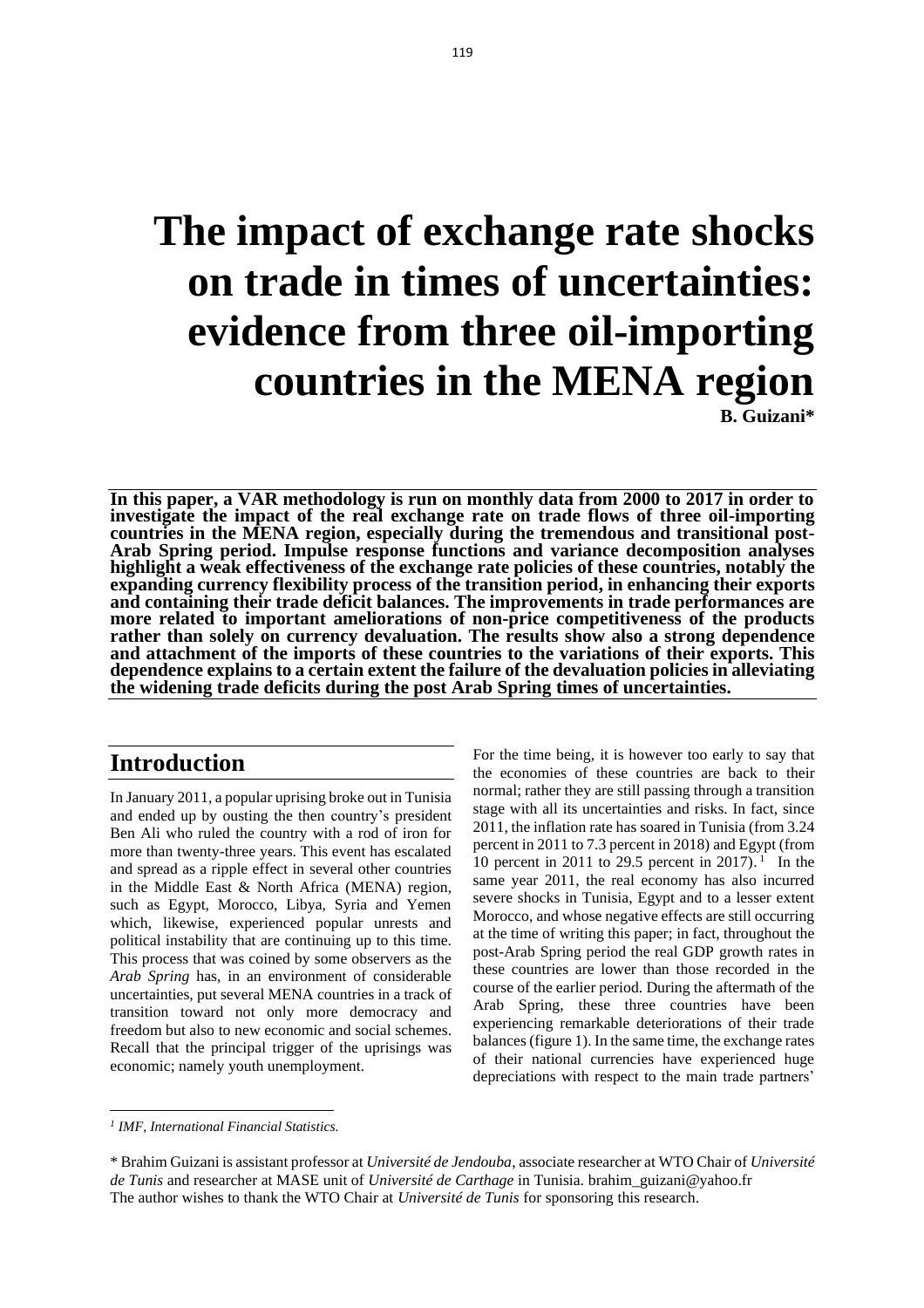currencies; in fact during the post-Arab Spring period the real effective exchange rate of Tunisia, Egypt and Morocco incurred significant depreciations reaching sometimes 15.4, 34 and 4 percentage points, respectively (the base year is  $2010$ ).<sup>2</sup> The increasing pressures on their foreign currency reserves, in addition to the underlying requests of the IMF financial assistance programs, have forced Tunisia, Egypt and, to a lesser extent, Morocco to introduce more flexibility to their exchange rate setting.

The purpose of this paper is to provide evidence on the extent to which the exchange rate policy in three oilimporting countries in the MENA region (I will refer to as the OICs) has affected their foreign trade with a focus on the uncertain and risky post Arab Spring periods. The three selected countries are: Tunisia, Egypt, and Morocco. Unlike other MENA countries, these countries' economies are relatively diversified and have experienced all the uncertainties of the Arab Spring episode.

I will compare between two periods; namely the more stable pre-Arab Spring period (I will refer to this period as the normal period<sup>3</sup>) and the more troubled and confusing post- Arab Spring period (I will refer to this period as the transition period*<sup>4</sup>* )

The rest of the paper is organized as follows. Section 1 presents a literature review. Section 2 exhibits a brief review of the exchange rate policy frameworks in the sample countries. Section 3 presents the model and the empirical methodology. Section 4 describes the data. Then section 5 presents the results of the empirical analysis and then I conclude.

# **Literature review**

Since the breakdown of the Bretton-Woods agreement and the gradual adoption by many world major trading nations of floating exchange rate regimes, the economic theory has started to examine the relationship between the exchange rate, on the one hand, and trade on the other hand. Economists agree that the uncertainties related to this change in the exchange rate determination can affect trade between nations; indeed, the impact of the exchange rate on the economic activity, in general, and trade remains to this date a subject of debate. The traditional economic theory as represented by the Mundell-Fleming model argues that a depreciation of the local currency stimulates the economy. A large part of the literature has focused on the impact of the exchange rate volatility on trade flows; namely exports and imports. Early studies suggested that unexpected changes in exchange rates could reduce trade flows (Artus, 1983 and Brodsky, 1984). However, Taglioni (2012) pointed out that since the mid-2000s researchers started to study the

relationship between the level of the exchange rate (misalignment) and trade. The economic theory suggests that when markets are free of distortions, the level of the exchange rate has no effect on trade in the long run but in the short run, and because of the price stickiness, movements in the exchange rate can affect the international trade flows. However, the empirical literature is not decisive about the nature of this relationship. As argued in many empirical papers, notably Auboin and Ruta (2011), and WTO (2011), the relationship between these two variables is multifaceted, complex and not definitive. Taglioni (2012) argues that even when prices are sticky and the necessary market conditions hold, the effect of a change in the level of the exchange rate on trade flows stays ambiguous in sign, statistical significance and intensity. Taglioni points out that the reason of this indeterminacy is attributed to the characteristics of the economy, in general, and the individual firms operating in it. The same author explains this indeterminacy by the following two opposite effects: on the one hand, an appreciation of the domestic currency tends to reduce the sales and the profit margins of the exporter due to a loss in competitiveness. On the other hand, such an appreciation of the exchange rate triggers procompetitive effects by reallocating resources toward the most dynamic and creative domestic producers. Those are quicker to adapt to the new challenges by implementing new strategies and introducing the best practices techniques to put in place faster product cycles and improve product quality.

Based on micro French data covering the period (1995- 2005) Berman and *al*. (2012) argue that highperformance firms react to a depreciation by increasing significantly their markup and by increasing less their export volume. This heterogeneous pricing-to-market may partly explain the weak impact of exchange rate movements on aggregate exports. According to Rodrik (2008), a sustained real depreciation of the currency has a positive impact on growth in developing countries since it increases the relative profitability of investing in tradable goods and alleviates the institutional and market failures distortions in these economies. Nevertheless, on the empirical side, this positive effect is still a subject of controversy in developing and emerging economies. The huge economic contraction in Latin American economies in the aftermath of a process of currency devaluation has led to more examination of the negative effects of this policy in developing and emerging economies. The low demand elasticities of the exports and imports can explain the weak effectiveness of currency devaluation on trade (Edwards, 1986). Nonetheless, since the 1950s the IMF stabilization programs still require developing

*<sup>2</sup> IMF, International Financial Statistics.*

*<sup>3</sup> The expressions normal period and pre-Arab Spring period will be used interchangeably in this text.*

*<sup>4</sup> The expressions transition period and post-Arab Spring period will be used interchangeably in this text.*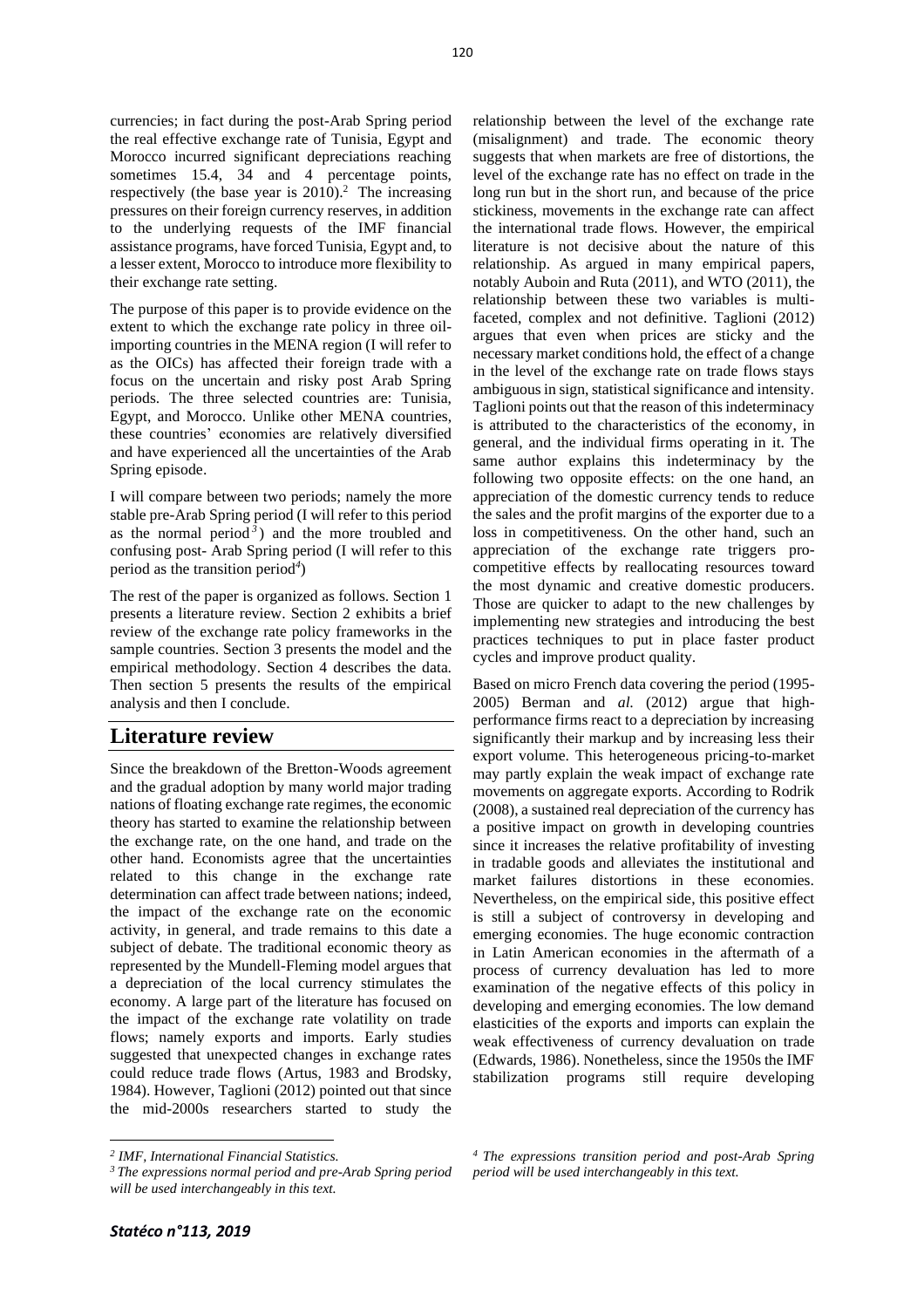countries to devalue their currencies in order to stabilize their trade balances (Hutchison, 2003).

Using a dataset of 100 countries through a period between 2000 and 2009, Nicita (2013) study shows the importance of exchange rate misalignment (level) in a country's trade performance while disregarding that of exchange rate volatility. Based on a large countries' dataset Clark and *al*. (2004) doesn't find robust results confirming that the volatility of the exchange rate can hurt international trade even for developing countries.

Nabli and Veganzones-Varoudakis (2004) show that the MENA countries' exports have been seriously affected by the overvaluation of their currencies despite the exchange rate policy reforms of the 1990s. They point out that the countries with more diversified economies and exports benefited more from the abovementioned reforms-by-devaluation than the others. Rey (2006), based on quarterly data between 1970 and 2002, finds that for Tunisia and Egypt there is a negative relationship between the exchange rate volatility and their exports to the European Union. On the other hand, this relationship becomes positive for Morocco. Based on monthly data from 2000 to 2011 Sabri and *al*. (2012) use a VAR model with exogenous variables to study the impact of exchange rate volatility on trade between three MENA countries ( namely Egypt, Morocco and Jordan) and the EU. They show that the effect on trade of an appreciation of the national currencies is quite high.

Achy and Sekkat (2003) study the effect of exchange rate policy on the exports of 11 sectors over the period 1970-1997 in a sample of countries that include Tunisia, Egypt and Morocco. They find that the exchange rate management plays a crucial role in providing incentives for manufactured exports toward Europe. They suggest also that policymakers should be more concerned with misalignment than with volatility. Using a large sample of countries including several MENA countries over the period 1980-2002, Lahrèche-Révil and Milgram (2006) find that the exchange rate volatility has no or a positive impact on the exports of the MENA countries over the following periods (1980- 2002 and 1992-2002). However, the region's imports are much more sensitive to exchange rate volatility over the entire period of study. Kandil and Dincer (2008) use a sample from 1980 to 2005 to study the impact of changes in the exchange rate on output in Egypt and Turkey. They show that an unanticipated depreciation has more pervasive impact than an unanticipated appreciation in Egypt because exports appear to be more inelastic to currency changes while import prices are highly affected. Shokry and Bouaddi (2018) use a sectorial sample from 1982 to 2014 and investigate the impact of changes in the exchange rate on sectoral GDP in Egypt and find that in highly exporting sectors the effect of a devaluation in the real exchange rate is positive.

Gaysset and *al.* (2019) use data from 1977 to 2016 and

show that a fiscal consolidation in the EMU countries negatively affects the GDP growth rates and the current accounts in MENA countries.

Unlike most related literature that focused mainly on the effects of the exchange rate volatility on the region's commerce, this research, using a VAR methodology, will investigate rather the impact of the level of the exchange rate on trade in three OICs in MENA region employing the real effective exchange rate instead of the bilateral rate to reflect better the competitiveness of these countries in foreign markets. To the best of my knowledge, this paper is the first to try to assess the effectiveness of the exchange rate policies implemented in some OICs in MENA region during the unstable, full of pressure and uncertain post-Arab Spring period.

## **Exchange rate policy frameworks**

#### **Tunisia**

Tunisia had pegged the dinar to a basket of currencies until 1994. Between 1992 and 2000 it targeted the real exchange rate in order to protect its competitiveness in foreign markets (Dropsy and Grand, 2004). Though the *de jure* exchange rate regime is a managed float, the IMF has classified Tunisia's *de facto* exchange rate regime differently across time; between 2010 and 2012 the IMF classified it as stabilized arrangement*,* between 2012 and 2016 as a crawl-like arrangement and since 2017 the classification shifted Tunisia to the floating arrangement (IMF, 2016 and 2017).

#### **Egypt**

In January 2001, the Central Bank of Egypt (the CBE) announced the adoption of a *de jure* crawling peg exchange rate regime that was followed by several devaluations of the Egyptian pound. In January 2003 the CBE adopted a new *de jure* floating exchange rate regime. However, the IMF has reclassified the *de facto* exchange rate regime of Egypt several times in the last few years. In fact, until 2012 the IMF has classified the Egyptian regime as crawl-like arrangement, from 2012 to 2016 as stabilized arrangement, from 2016 to 2017 as other managed arrangement. Since 2017 the IMF reclassified Egypt to floating arrangement (IMF, 2016 and 2017).

#### **Morocco**

Morocco adopts a fixed intermediate exchange rate regime, in which the national currency is pegged to a basket of currencies that reflects the structure of Morocco's foreign trade. The purpose of the quotation basket is to ensure the stability of the dirham in terms of the nominal effective exchange rate and to mitigate the impact of fluctuations in major currencies on the Moroccan dirham. In April 2001, the basket was restructured to include only the euro and the U.S. dollar with respective weights of 80 percent and 20 percent. This measure aimed to further reduce fluctuations of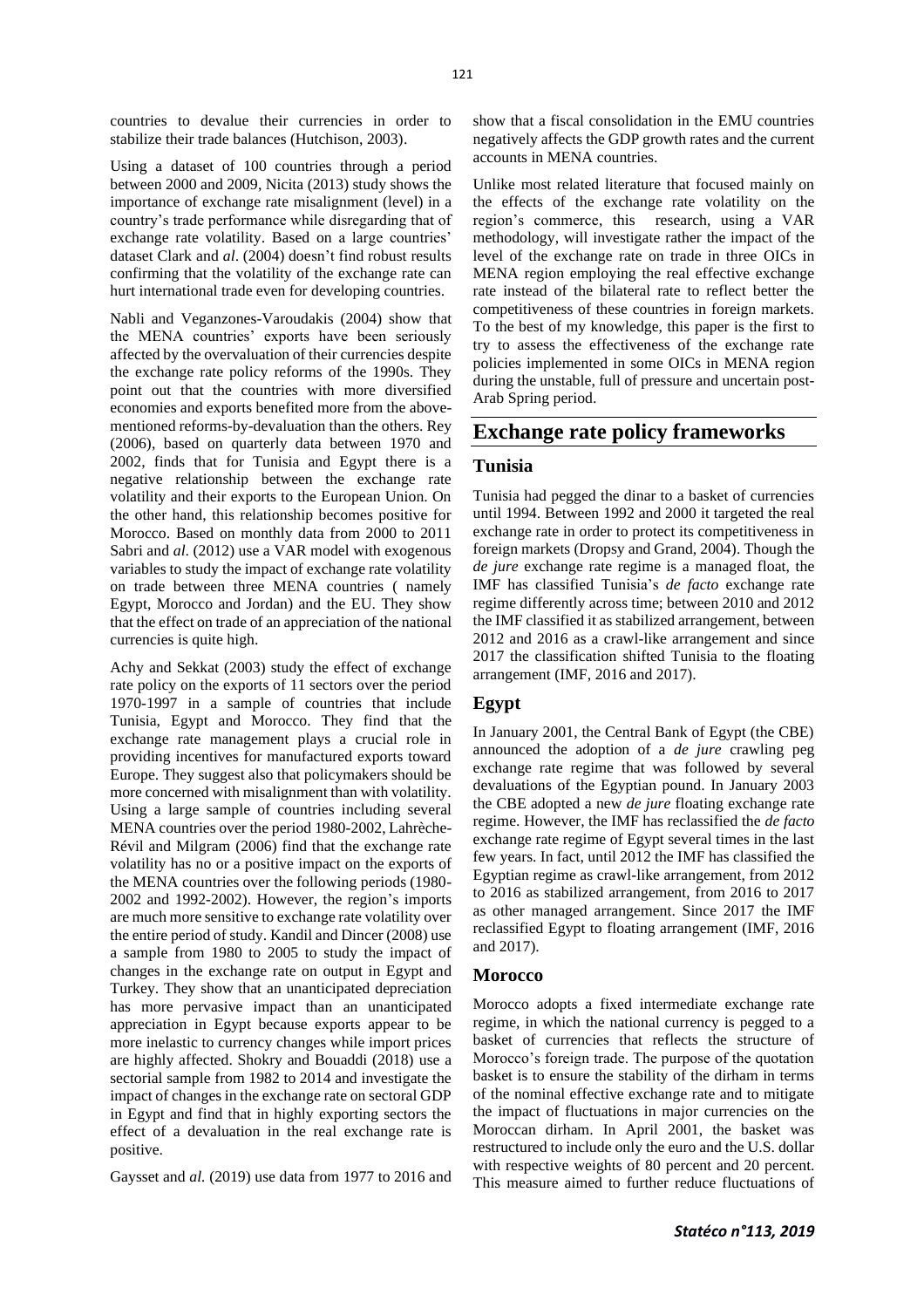the dirham against the currency of Morocco's main trading partners. In April 2015, and in order to facilitate the transition to a more flexible exchange rate regime the weights of both currencies in the quotation basket were revised; the new weights were then set at 60 percent for the euro and 40 percent for the U.S. dollar. 5 The IMF classifies the *de facto* Moroccan foreign exchange regime as conventional exchange rate peg regime (IMF, 2016 and 2017).

### **Model and empirical methodology**

Since the seminal work of Sims (1980 and 1992), Vector Autoregressive (VAR) models have been broadly employed by many researchers to address the relationship between monetary and exchange rate policies and macroeconomic variables. Though VAR models are a-theoretical in the sense that their structure does not depend on precise economic relationships, they are very useful for the analysis of the historical data dynamics in any given economy. VAR methodology is very suitable for data analysis because it comes with several useful tools such as the impulse response functions and the variance decomposition that are very convenient in studying the effects of economic shocks and their magnitudes in specific historical periods.

As emphasized by Bini-Smaghi (1991) VAR methodology has two important advantages over other times series frameworks. First, it can present dynamic relationship between variables. Second, it does not impose explicit theoretical restrictions on the system variables.

The structural VAR model can be written as follows

$$
Y_t = A(L)Y_{t-1} + B(L)X_t + \xi_t \tag{1}
$$
  
Where:

A(L) and B(L) are the matrix lag polynomials.

Y is the vector of endogenous variables.

X is the vector of exogenous variables.

ξ is the residuals vector.

*t* is a subscript indexing time.

The structural VAR model (1) can be rewritten as follows:  $Y_t = C(L)e_t$ 

Where:

C(L) is the matrix lag polynomial.

 $e_t$  is the vector of the underlying structural shocks. I assume that these individual shocks are orthogonal; i.e., that their variance covariance  $V(e_t)$  is diagonal.

I select for this model the following endogenous variables: the values of exports, *ex*, imports, *im*, the industrial production index, *ind*, the consumer price index, *p,* the short-term interest rate, *r*, and the real effective exchange rate, *reer*.

$$
Y'_{t}=[ex_{t}, im_{t}, ind_{t}, p_{t}, r_{t}, reer_{t}]
$$

The real effective exchange rate is chosen over the bilateral exchange rate since it has more explanatory powers as it is by nature calculated in a way to be more comprehensive and more representative of the value of the national currencies and all the currencies of the trade partners of the selected sample countries.

The ordering of the endogenous variables is important in this VAR methodology. Kim and Roubini (2008) point out that a country's trade is determined by economic cycles. In fact, in times of recessions trade balance improves due to a lower demand for imports. The implicit assumptions related to the variable ordering in the model above are the following. First, the exports and the imports do not respond simultaneously to the economic activity, as represented by the industrial production index, the consumer price index and the short run interest rate. Second, the *reer* variable is put last in the ordering since exchange rate shocks are assumed to not influence the exports, the imports, the industrial production and the interest rate instantaneously.

On the other hand, following several empirical studies such as Gaysset and *al.* (2019) the endogenous variables in the model are completed by a vector  $X_t$  of exogenous variables. These variables are added on the basis of the standard economic theory. Based on Chailloux and *al.* (2009), and in order to control for the economic dynamics of the global and the E.U. economies (the main trade partner of my samplecountries) the vector  $X_t$  includes: the commodity price, oil, the European Union's industrial production index, *indeur*, and the current and lagged short-term interest rates in the E.U.,  $r^{eur}$ .

$$
X'_{t} = [oil_{t}, ind^{eur}_{t}, r^{eur}_{t}, r^{eur}_{t-1}]
$$

As suggested by Gaysset and *al.* (2019) I control for the events of the Arab Spring that broke out in December 2010 and have tremendously affected Tunisia, Egypt and to a lesser degree Morocco. For this purpose, I test for structural breaks in the data that have most likely occurred after this date and divide accordingly the sample period into two sub-periods.

#### **Data**

The data I use in the analysis are of a monthly frequency. Each country's U.S. dollars values of exports<sup>6</sup> and imports,<sup>7</sup> real effective exchange rate, consumer price index (CPI), domestic industrial production index, and the euro area's industrial production index data come from the IMF IFS database. Interest rate data come from various sources. For

*<sup>5</sup> Source : http://www.bkam.ma/en/Monetary-*

*policy/Strategic-framework/Presentation*

*<sup>6</sup> Exports F.O.B.*

*<sup>7</sup> Imports C.I.F.*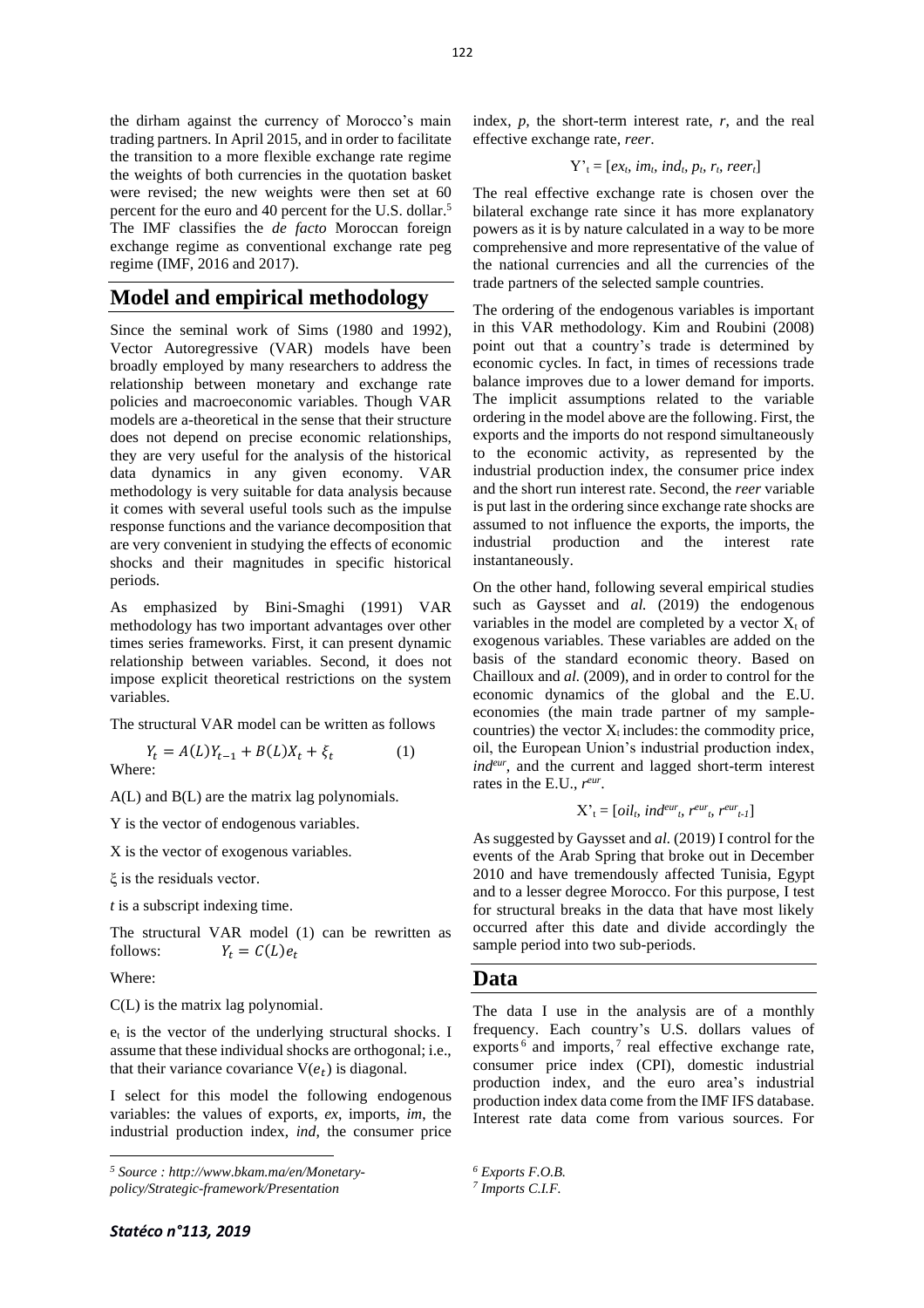Egypt, Overnight Interbank Interest Rate from DataStream is used. Morocco's money market rate is taken from the IMF IFS database. For Tunisia, the money market rate (TMM) comes from the Central Bank of Tunisia. The euro area's short-term interest rate data come from the European Central Bank's statistics. The oil prices per barrel are collected from FRED Economic Data. 8

The data was expressed in natural logarithms and seasonally adjusted except for both domestic and foreign short-term interest rates, which were expressed solely in terms of levels and not seasonally adjusted.<sup>9</sup>

Sample periods depend on data availability and begin in January 2007 for Egypt and in January 2000 for Tunisia and Morocco. Samples end in September 2015 for Egypt and in December 2017 for Tunisia and Morocco.

As mentioned earlier and in order to investigate how uncertainty has influenced the relationship between trade and the exchange rate, a Chow test of structural break at an unknown break point is run on each country's data in order to determine the date of a structural break. This test reveals structural break points in the datasets in the aftermath of the Arab Spring outbreak in December 2010; namely, August 2011, November 2011 and March 2012 in the datasets of Tunisia, Egypt and Morocco, respectively. Hence, the sample period of each country is divided into two sub-periods; namely the more stable pre-Arab Spring period (the normal period) and the more uncertain and volatile post-Arab Spring period (the transition period).

By comparing the two sub-periods I can assess the impact of the growing uncertainty in the OICs on the relationship between their trade and the exchange rate. As mentioned earlier, during the transition period, each country has experienced a profound depreciation of its national currency with respect to the major foreign currencies; i.e., the U.S. dollar and the euro and the trade balances have incurred expanding deficits (see figure 1).

## **Results**

#### **Lag selection and Granger causality analysis**

The optimal lag lengths for each series in the VAR models have been chosen in accordance with the Akaike and Schwartz Information Criteria (AIC), which suggested a two-lag VAR (2) for Tunisia, a onelag VAR (1) for Egypt and a five lag VAR (5) for Morocco.<sup>10</sup>

Based on the entire period samples, tables 1, 2 and 3 show for each country the Granger causality tests between the selected endogenous variables. I find that the level of the real effective exchange rate Granger causes the exports and the imports in Tunisia. The Egyptian data, however, show that the exports and the imports Granger cause the real exchange rate. The Moroccan data indicate that the imports Granger cause the exchange rate but no evidence of a direct Granger causality between the exports and the exchange rate.

Another interesting finding is revealed by these tables, that is: in all sample countries there is strong evidence that the exports Granger cause the imports. These results highlight certain dependence of the imports to the exports in the three studied MENA countries. The following section will examine further this point.

#### **Impulse response functions and forecast error variance decomposition analyses**

This section will present the Impulse Response Functions (the IRFs) analysis depicting the responses of trade flows; i.e., the exports and the imports, to a positive shock in the real effective exchange rate, *reer,* <sup>11</sup> and the variance decomposition of the exports and the imports of each sample country across different periods. Note that a positive *reer* shock means an appreciation of the national currency with respect to a basket of trade partners' currencies.

#### **Tunisia**

Figure 2 displays the IRFs of Tunisia within a  $+/-2$ standard errors (SEs) confidence interval. Based on the entire period data the IRFs show that a positive shock of the real exchange rate rapidly triggers a decrease of the volume of the exports and a momentary increase of the volume of the imports, in accordance with the theory. Nevertheless, these impacts of a change in the exchange rate are not statistically significant at the level of five percent. The IRFs of each sub-period reveal to certain extent different shapes with respect to the entire period's responses; in fact, during the normal period, in accordance with the theory, a positive shock (or innovation) of one standard deviation in the exchange rate induces a rapid decrease in the volume of the exports of 0.8 percent after just four months. This impact on the exports starts to be statistically significant two months after the shock and continues for more than thirty months long before it fades away. On the part of the imports, a positive shock of the exchange rate induces, in contradiction with the theory,

*<sup>8</sup> FRED Economic Data by the Federal Reserve Bank of St. Louis.*

*<sup>9</sup> The X11 method was employed to convert the gross time series into seasonally adjusted series.*

*<sup>10</sup> The results are not shown for space-saving consideration but are available upon request.*

*<sup>11</sup> In this paper, a positive shock (interchangeably used with the term "innovation") of the exchange rate denotes an appreciation of the real effective exchange rate (reer) by one standard deviation.*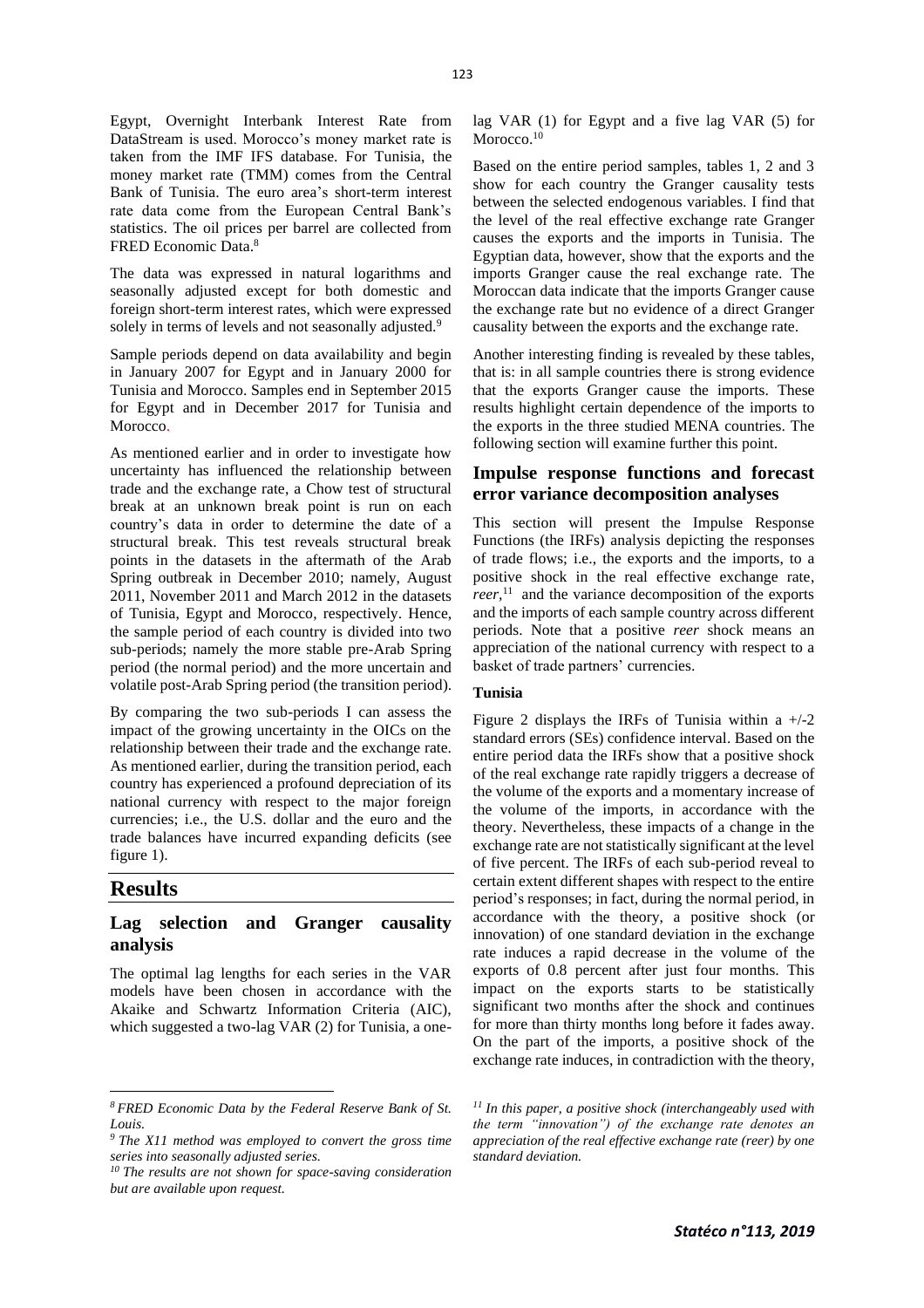a reduction of their volume that starts to be statistically significant by the fourth month following the shock. By this time the volume of imports decreases by almost 0.4 percent and remains at this new level for more than twenty-five months before it gains back its pre-shock level. On the other hand, the IRFs of the transition period show that a shock in the exchange rate (appreciation) has a minor and non-significant impact on the exports. This shock, however, lifts temporarily the volume of imports, as suggested by the economic theory, but as with the exports, this impact remains statistically insignificant.

Turning to the variance decomposition analysis (table 4), I find that, based on the entire period data, the variation of the exports is mostly impacted by shocks to its own lags (more than to 92 percent of the explained variance). This is followed by the industrial production index (up to 4 percent), and slightly by shocks to the real exchange rate (up to 1.9 percent). The variation of the imports is driven mainly by shocks in the exports (up to 54 percent), its own shocks (up to 63 percent) then the industrial production index (up to 4 percent).

The data of the normal period show that the variation of the exports is mostly impacted by its own shocks (more than 90 percent). However, the shocks in the real exchange rate explain at maximum 6 percent of this variation. The variation of the imports is almost explained by the same major forces as in the entire period; namely the exports and own shocks.

The transition period data reveal that besides its own shocks, the variation in the exports is driven by shocks in the industrial production index (up to 6 percent) and to a lesser degree the shocks in the exchange rate (only 0.6 percent). The variation of the imports is driven by mainly its own shocks (up to 67 percent), followed by the exports (up to 35 percent) and then the industrial production (up to 3.2 percent).

These findings highlight the low impact of the exchange rate on Tunisian foreign trade, though the existence of a mild impact on the exports is observed during the pre-Arab Spring period. This result points out the low effectiveness of exchange rate policies, especially the devaluation policy of the dinar (highly recommended by the IMF stabilization programs) during the transition period, in enhancing Tunisian exports and reducing the trade deficit. Another important result given by this empirical analysis is the relatively stronger dependence and attachment of Tunisian imports to the exports rather than to the exchange rate. The Granger causality and the variance decomposition analyses point out this strong relationship that explains the co-movement in the same direction of both the exports and the imports.

#### **Egypt**

Figure 3 shows the IRFs of Egypt within a  $+/-2$  SEs confidence interval. Based on the entire period data, the IRFs show that a positive shock of the real exchange

rate increases quickly and significantly the exports for about 2 percent by the fifth month. This impact remains for almost fifteen months before it fades away and loses its strength. Note that this result is in contradiction with the theory that suggests a shrink in the exports after a positive change of the *reer* rather than an expansion. As for the Egyptian imports, the response to a shock in the exchange rate is, in accordance with the theory, positive, quick and statistically significant; in fact, four months after the shock the volume of the imports increases by more than 1.5 percent. This upward effect on the imports remains statistically significant for nine months and then disappears.

During the normal and the transition periods the responses of Egyptian exports and imports are almost like their responses given by entire period's IRFs; i.e., a positive shock in the exchange rate triggers a rapid surge in the exports and the imports. Nevertheless, these upward responses of the trade to a *reer* shock are not statistically significant.

Table 5 describes the variance decomposition analysis. Based on the entire period data, the variation of the exports is mainly explained by its own shocks (up to 97 percent), followed by the shocks in the real exchange rate (up to 19 percent). The variation of the imports is principally driven by their own shocks (up to 98 percent), the exports (up to 13 percent), then, the shocks of the exchange rate (up to 9 only percent). Though their participation in the import's variation is lower than in Tunisia, this finding upholds the assertion of the dependence of the Egyptian imports to the exports during the entire period of study.

The variance decomposition analysis run on the normal period data confirms the importance of own shocks in explaining the exports variation in Egypt (up to 93 percent of the variance). This is followed by the imports and the interest rate (more than 6 percent, each). The variation of the imports is, however, mainly driven by own and export shocks.

The data of the transition period show that besides the importance of their own shocks, Egyptian exports variation is driven by the industrial production index (up to 12 percent). About the imports variation, the main explaining force is its own shocks (up to 97 percent) followed by the CPI (up to 8.2 percent) and, almost equally, the exchange rate and the industrial production index shocks (more than 5 percent, each).

These findings show the weak effectiveness of the Egyptian exchange rate policy in influencing trade and containing the increasing trade deficit, especially during the tumultuous post-Arab Spring period. Overall, the results also reveal a strong dependence of the imports to the exports.

#### **Morocco**

Figure 4 illustrates the IRFs of Morocco within a  $+/-2$ SEs confidence interval. The entire period data show that an unanticipated increase in the real exchange rate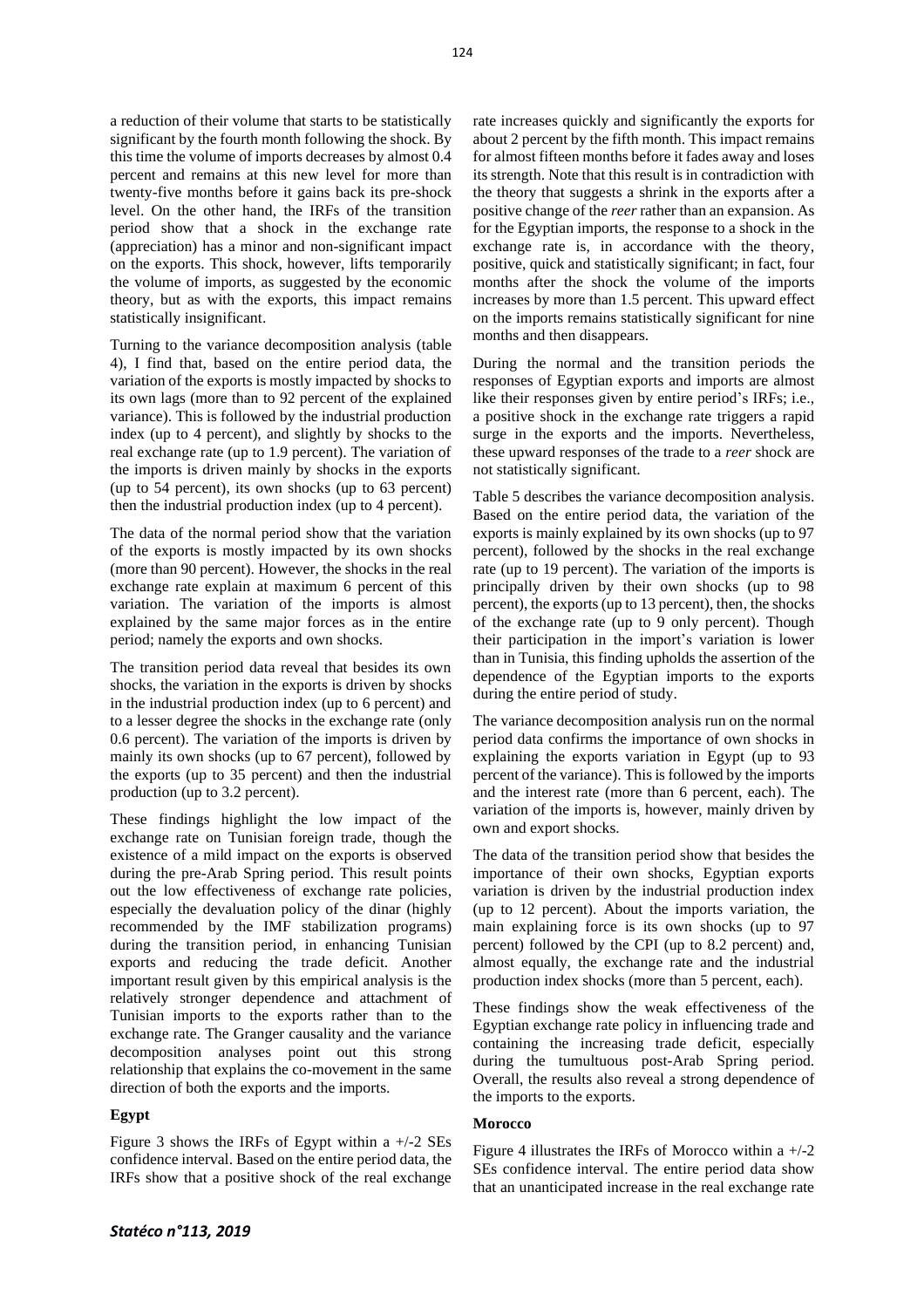triggers, first, a temporary increase in Moroccan exports followed, in accordance with the theory, by a long decrease that start to be statistically significant from the sixth month following the shock. By the tenth month the exports decline by about 1 percent and their volume remains around this new lower level for a relatively long time before it regains their pre-shock level. The response of the imports to an exchange rate shock is similar in sign and nearly in intensity to the response of the exports, which is naturally in contradiction with the theory. After a temporary surge, an exchange rate shock triggers a reduction in the imports that becomes statistically significant from the tenth month following the shock. The volume of imports hits the bottom by the thirteenth month (-0.7 percent) and remains at this lower level for a relatively long period before it returns to its pre-shock level.

The responses of Moroccan exports and imports to a positive shock in the real exchange rate during the normal period are almost like their responses illustrated by the entire period-based-data-IRFs. The only difference is that the significantly reducing impact of the exchange rate shock lasts for shorter times before it fades away and the volumes of the exports and the imports return to their pre-shock level. The transition period's IRFs show a different behavior of Moroccan trade resulting from an unanticipated innovation in the *reer*. In fact, the responses of the exports and the imports are similarly fluctuating but remains mute and not statistically significant.

The variance decomposition of the exports during the entire period (table 6) is mostly impacted by their own shock (up to 93 percent of the explained variance), followed by the exchange rate (up to 6.4 percent) then shocks of the imports (up to 5.7 percent). On the other hand, the variation of the imports is mostly driven by their own shocks (up to 89 percent) and the shocks of the exports (up to almost 15 percent). The shocks in the exchange rate explain, however, this variance to a lesser degree; i.e., less than 3 percent.

During the normal period, the variations of the exports are principally explained by their own shocks (up to 93 percent). This is followed by the shocks in the exchange rate (up to 12 percent of explained variance). The imports variance is mostly explained by own and exports shocks (up to 86 and 15.7 percent, respectively). The exchange rate shock represents only up to 5 percent of the explained variance. On the other hand, the transition period data reveal that the exports variation is mainly explained by their own shocks but at a lesser degree than the normal period. This is followed by the interest rate (up to 30 percent), the

imports (up to 17 percent). The shocks in the exchange rate explain only a small part of the exports variation (up to only 3 percent). The variation of the imports is highly explained by their own shocks (up to 98 percent of the total variation). This is followed by the shocks in the interest rate and the exchange rate (up to 9 percent and 4 percent respectively). Unlike the entire and normal periods, the shocks in Moroccan exports during the transition period weakly explain the imports variations. This finding highlights a significant reduction of the dependence of Moroccan imports to the exports during this period.

Overall, the empirical findings show that during the periods of study the Moroccan exchange rate policy is weakly effective in impacting the trade. They highlight also a strong dependence of the imports to the exports despite the decline of this dependence during the transition period. This is most likely one of the factors behind the significant improvement in Moroccan trade deficit during the period of transition as shown by figure 1.

The low effectiveness of exchange rate policies in impacting trade in Tunisia, Egypt and Morocco, notably during the transition periods, upholds the literature suggestion that emerging economies' trade, particularly the exports, are weakly elastic to the changes in the exchange rates $12$ . Indeed, the literature points out that MENA's trade is highly dependent on foreign demand fluctuations and product specialization (European Investment Bank, 2016). The global financial crisis that hit advanced economies in 2008 and remained for several years afterwards has hampered world demand and consequently emerging economies exports. This decrease in external demand seems to have eliminated the already weak effect of the exchange rate on MENA's trade, particularly the exports. This assertion is demonstrated by the statistically nonsignificant IRFs observed for all three countries during the post-Arab Spring periods.

Overall, the IRFs of these MENA OICs endorse the findings of Taglioni (2012) on the ambiguity in sign and statistical significance of the relationship between trade and the level of the exchange rate. It is obvious, therefore, that the improvement in the exports, and containing the widening trade deficits depend on the improvement in the non-price competitiveness in foreign markets of the goods and services produced in these countries. This challenge would likely favor a reallocation of resources towards the more dynamic and creative domestic producers and exporters (Marin, 1985 and Ekholm and *al*, 2012).

*low effectiveness of the exchange rate policies in these countries on their exports and imports. The IRFs are not shown for space-saving considerations but are available* 

*upon request.*

*<sup>12</sup> To check the robustness of my results several IRFs depicting the impact of an exchange rate shock on the trade balances of the sample countries are estimated. In general, the results highlight the weak impact of the exchange rate on the balance of trade of the OICs, especially during the transition period. This result confirms my finding; namely the*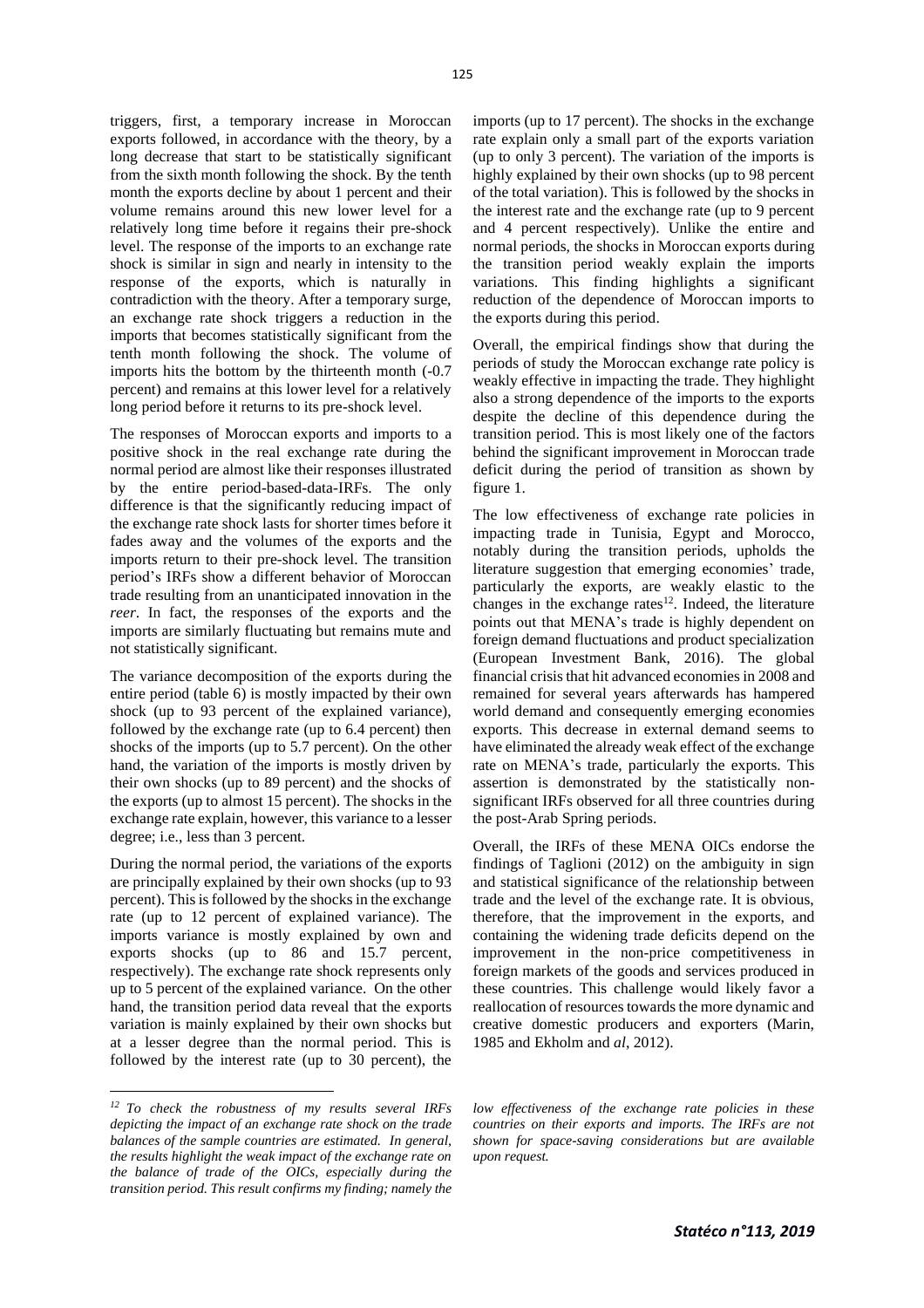Another no less important finding of this research is the reliable evidence of a strong dependence and attachment of the imports in Tunisia, Egypt and Morocco to their exports, especially during the more stable pre-Arab Spring period. The increase (decrease) in the internal demand for foreign goods triggered by export-induced increases (decreases) in national revenues is likely one of the reasons behind this strong bond that ties the imports of these countries to their exports.

## **Conclusion**

In this paper I examined the impact of exchange rate shocks on trade flows during the pre- and post- Arab Spring periods in three oil-importing countries in the MENA region; namely, Tunisia, Egypt and Morocco. The Impulse-Response Functions and the variance decomposition analyses demonstrate a weak impact of the exchange rate on the exports and the imports of these three countries. This impact becomes very weak

and statistically not significant during the uncertain and unstable transitions periods. This weak effect has clearly made the exchange rate policies of these countries, especially Tunisia and Egypt, very ineffective in containing and improving their trade deficits. The improvement in the exports and accordingly the containment of the trade deficits depends most likely on other factors such as the external demand and non-price competitiveness of the product, as suggested by the literature, rather than counting solely on an exchange rate-induced-price competitiveness.

The results provided by the Granger causality, the IRFs, and the variance decomposition analyses provide strong evidence in favor of a significant attachment and dependence of the imports in these three MENA OICs to their exports. This relation is very likely behind the unsuccessful exchange rate devaluation policy, especially in Egypt and Tunisia, in controlling and improving their trade deficits.

## **References**

**Achy, L., and Sekkat, K. (2003)**, "The European single currency and MENA's exports to Europe", *Review of Development Economics*, 7(4), pp.563-582.

**Artus, J. (1983),** "Toward a more orderly exchange rate system", *Finance and Development*, 20(1), 10.

**Auboin, M., and Ruta, M. (2011),** "The Relationship between Exchange Rates and International Trade: A Review of Economic Literature", *WTO Working Paper* ERSD, 2011-17.

**Berman, N., Martin, P., and Mayer, T. (2012),** "How do different exporters react to exchange rate changes?", *The Quarterly Journal of Economics*, 127(1), pp.437-492.

**Bini-Smaghi, L. (1991),** "Exchange rate variability and trade: why is it so difficult to find any empirical relationship?", *Applied economics*, 23(5), pp.927-936.

**Brodsky, D. A. (1984),** "Fixed versus flexible exchange rates and the measurement of exchange rate instability", *Journal of International Economics*, 16(3-4), pp.295-306.

**Chailloux, A., Durré, A., and Laurens, B. (2009),** "Requirements for using interest rates as an operating target for monetary policy: The case of Tunisia", *IMF Working Papers,* pp.1-45.

**Clark, P., Tamirisa, N., Wei, S. J., Sadikov, A., and Zeng, L. (2004),** "Exchange rate volatility and trade flowssome new evidence", *IMF Occasional Paper*, 235.

**Dropsy, V. and Grand, N. (2004),** "Exchange rate and inflation targeting in Morocco and Tunisia", *Economic Forum Research Paper*, 421.

**Edwards, S. (1986),** "Are devaluations contractionary?", *Review of Economics and Statistics*, 68(3), pp.501-508.

**Ekholm K., Moxnes, A.and Ulltveit-Moe, K.E. (2012),** "Manufacturing restructuring and the role of real exchange rate shocks", *Journal of International Economics,* 36, pp.101-117.

**European Investment Bank, (2016),** "What's holding back the private sector in MENA? Lessons from the Enterprise Survey", EIB.

**Gaysset, I., Lagoarde-Segot, T. and Neaime, S. (2019),** "Twin deficits and fiscal spillovers in the EMU's periphery. A Keynesian perspective", *Economic Modelling,* Volume 76, pp.101-116.

**Hutchison, M. (2003),** "A cure worse than the disease? Currency crises and the output costs of IMF-supported stabilization programs", *Managing currency crises in emerging markets,* pp.321-360, University of Chicago Press.

**International monetary fund (2016 and 2017),** "Annual report on exchange arrangement and exchange restrictions", International Monetary Fund, (Washington).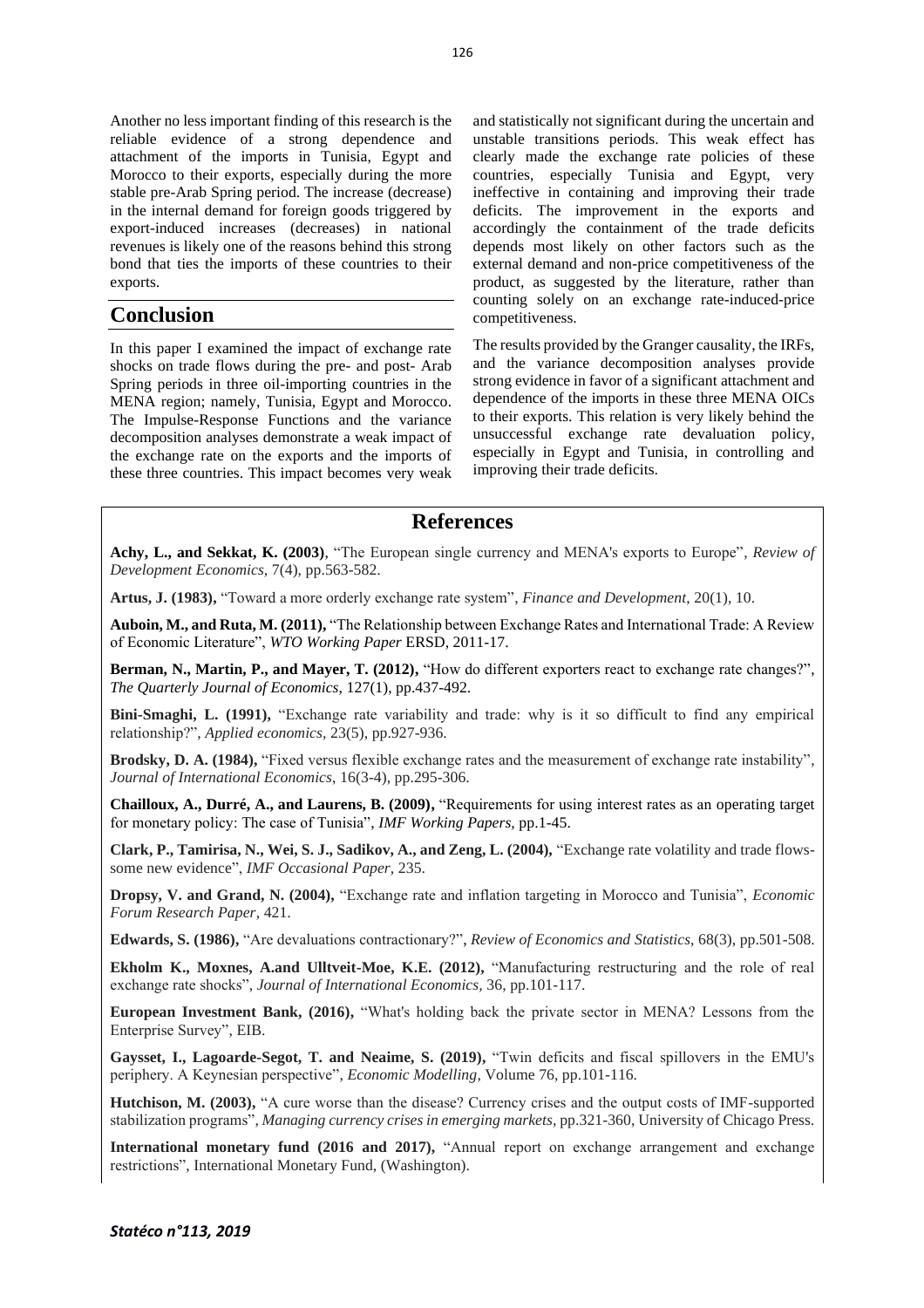**Kandil, M., and Dincer, Nergiz, N. (2008),** "A comparative analysis of exchange rate fluctuations and economic activity: The cases of Egypt and Turkey", *International Journal of Development Issues*, 7(2), pp.136-159.

**Kim, S., and Roubini, N. (2008), "**Twin deficit or twin divergence? Fiscal policy, current account, and real exchange rate in the US", *Journal of international Economics*, 74(2), pp.362-383.

**Lahrèche-Révil, A. and Milgram, J**. **(2006)** "Exchange-rate policies and trade in the MENA countries", *The Papers,* 06/07, Universidad de Granada, Departamento de Teoría e Historia Económica.

**Marin, D. (1985),** "Structural change through exchange rate policy.", *Weltwirtschaftliches Archiv*, 121(3), pp. 471-491.

Nabli, M. K., and Véganzonès-Varoudakis, M. A. (2004), "How does exchange rate policy affect manufactured exports in MENA countries?", *Applied Economics*, 36(19), pp.2209-2219.

**Nicita, A. (2013),** "Exchange rates, international trade and trade policies", United Nations on Trade and Development, Policy Issues in International Trade and Commodities*, Study Series,* 56, pp.1-19.

**Rey, S., (2006),** "Effective exchange rate Volatility and MENA countries' exports to the EU", *Journal of Economic Development*, 31(2), p.23.

**Rodrik, D. (2008),** "The real exchange rate and economic growth", *Brookings papers on economic activity,* 2, pp. 365-412.

**Sabri, N. R., Peeters, M., and Abulaban, D. K. (2012),** "The impact of exchange rate volatility on trade integration among North and South Mediterranean countries", *International Journal of Business and Globalisation*, 9(2), pp.107-121.

**Shokri, N., and Bouaddi, M., (2018),** "Devaluation: Is it contractionary or expansionary to economic sectors? The case of Egypt", The Economic Research Forum (ERF) *Working Paper,* 1252.

**Sims, C. A. (1980),** "Macroeconomics and reality", *Econometrica*, *Journal of the Econometric Society*, pp.1-48.

**Sims, C. A. (1992),** "Interpreting the macroeconomic time series facts: The effects of monetary policy", *European Economic Review*, 36(5), pp.975-1000.

**Taglioni, D. (2012),** "Exchange rates and the extensive margin of exports", *World Bank, mimeo*.

**World Trade Organization (2011),** "The relationship between exchange rates and international trade: A review of economic literature", *Document No. WT/WGTDF/W/57.*

#### **Annex :**

#### **Table 1 – Granger Causality Analysis: Tunisia**

| Variable                                                | $F -$ statistic | P. value   |
|---------------------------------------------------------|-----------------|------------|
| H0 : Exports does not Granger cause                     |                 |            |
| Imports                                                 | 9.70079         | $0.000***$ |
| Industrial production index                             | 9.70704         | $0.000***$ |
| <b>CPI</b>                                              | 0.86888         | 0.420      |
| Interest rate                                           | 1.29842         | 0.275      |
| <b>REER</b>                                             | 1.21038         | 0.300      |
| H0 : Imports does not Granger cause                     |                 |            |
| <b>Exports</b>                                          | 0.77124         | 0.463      |
| Industrial production index                             | 8.51721         | $0.000***$ |
| <b>CPI</b>                                              | 1.11951         | 0.328      |
| Interest rate                                           | 0.59441         | 0.552      |
| <b>REER</b>                                             | 1.85525         | 0.159      |
| H0 : Industrial production index does not Granger cause |                 |            |
| <b>Exports</b>                                          | 0.50620         | 0.603      |
| <b>Imports</b>                                          | 2.73200         | $0.067*$   |
| <b>CPI</b>                                              | 1.41122         | 0.246      |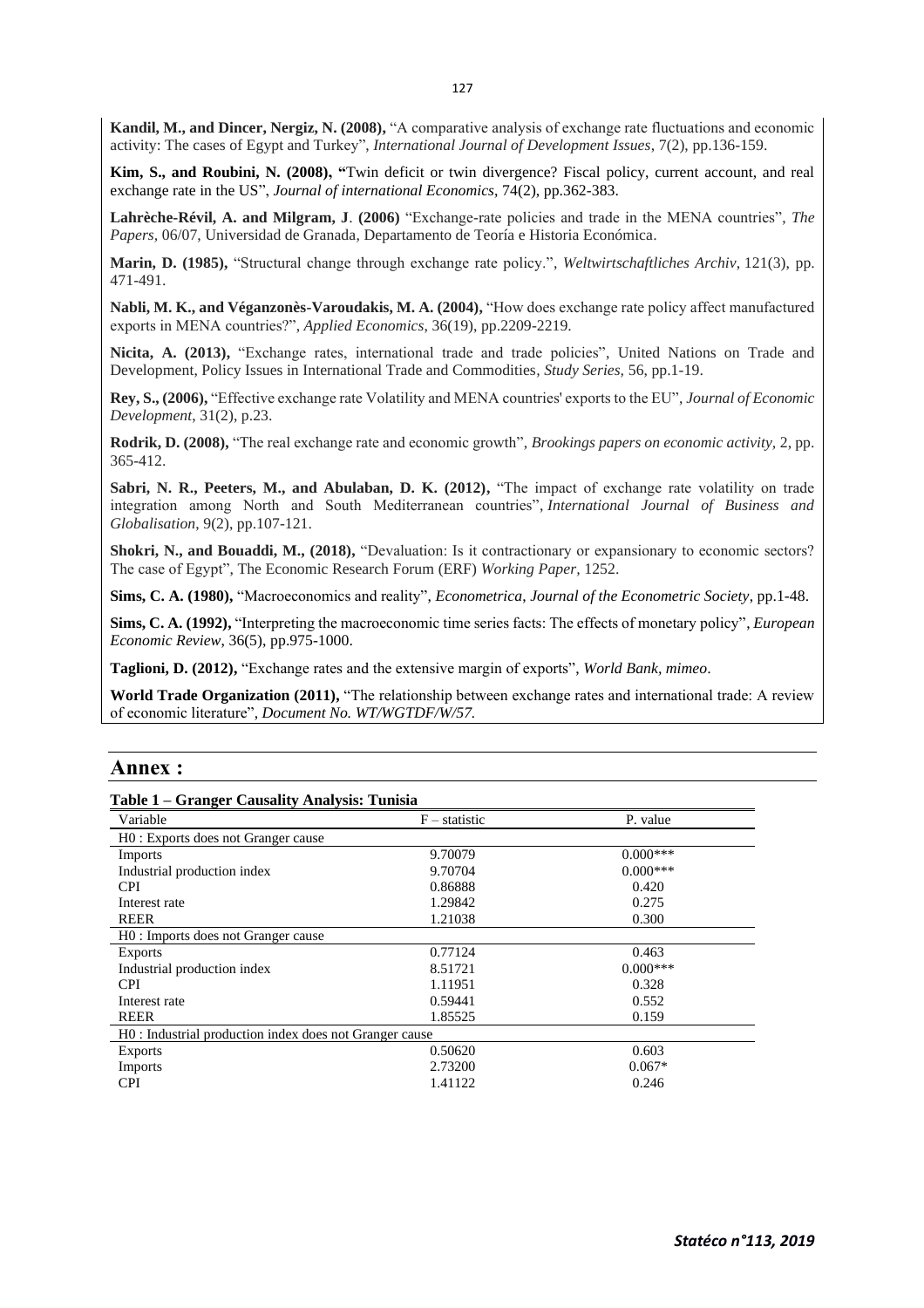| Interest rate                             | 0.67323 | 0.511      |
|-------------------------------------------|---------|------------|
| <b>REER</b>                               | 1.12518 | 0.326      |
| H0: CPI does not Granger cause            |         |            |
| <b>Exports</b>                            | 0.32213 | 0.725      |
| Imports                                   | 0.94837 | 0.389      |
| Industrial production index               | 0.77231 | 0.463      |
| Interest rate                             | 0.89457 | 0.410      |
| <b>REER</b>                               | 1.29051 | 0.277      |
| H0 : Interest rate does not Granger cause |         |            |
| <b>Exports</b>                            | 1.06032 | 0.348      |
| <b>Imports</b>                            | 2.13324 | 0.121      |
| Industrial production index               | 1.91315 | 0.150      |
| <b>CPI</b>                                | 2.47925 | 0.086      |
| <b>REER</b>                               | 0.24754 | 0.780      |
| H0 : REER does not Granger cause          |         |            |
| <b>Exports</b>                            | 2.87121 | $0.058*$   |
| Imports                                   | 4.94658 | $0.008***$ |
| Industrial production index               | 4.42471 | $0.013**$  |
| <b>CPI</b>                                | 5.31872 | $0.005***$ |
| Interest rate                             | 0.57581 | 0.563      |

#### **Table 2 – Granger Causality Analysis: Egypt**

| Variable                                                | $F -$ statistic | P. value   |
|---------------------------------------------------------|-----------------|------------|
| H0 : Exports does not Granger cause                     |                 |            |
| Imports                                                 | 16.018          | $0.000***$ |
| Industrial production index                             | 12.3058         | $0.000***$ |
| <b>CPI</b>                                              | 17.8652         | $0.000***$ |
| Interest rate                                           | 6.59038         | $0.011**$  |
| <b>REER</b>                                             | 17.2344         | $0.000***$ |
| H0 : Imports does not Granger cause                     |                 |            |
| <b>Exports</b>                                          | 1.60196         | 0.207      |
| Industrial production index                             | 6.96304         | $0.009***$ |
| <b>CPI</b>                                              | 3.88945         | $0.049**$  |
| Interest rate                                           | 1.22752         | 0.270      |
| <b>REER</b>                                             | 3.97796         | $0.047**$  |
| H0 : Industrial production index does not Granger cause |                 |            |
| <b>Exports</b>                                          | 4.75167         | $0.031**$  |
| Imports                                                 | 2.15853         | 0.143      |
| <b>CPI</b>                                              | 0.21677         | 0.642      |
| Interest rate                                           | 0.69476         | 0.406      |
| <b>REER</b>                                             | 0.21643         | 0.642      |
| H0: CPI does not Granger cause                          |                 |            |
| <b>Exports</b>                                          | 0.77753         | 0.379      |
| Imports                                                 | 5.39488         | $0.021**$  |
| Industrial production index                             | 3.82966         | $0.052*$   |
| Interest rate                                           | 3.98232         | $0.048**$  |
| <b>REER</b>                                             | 0.61281         | 0.434      |
| H0 : Interest rate does not Granger cause               |                 |            |
| Exports                                                 | 1.84571         | 0.177      |
| Imports                                                 | 0.00979         | 0.921      |
| Industrial production index                             | 3.89084         | $0.050*$   |
| <b>CPI</b>                                              | 0.70772         | 0.401      |
| <b>REER</b>                                             | 1.98285         | 0.161      |
| H0: REER does not Granger cause                         |                 |            |
| <b>Exports</b>                                          | 0.82222         | 0.365      |
| Imports                                                 | 0.79208         | 0.374      |
| Industrial production index                             | 1.57169         | 0.211      |
| <b>CPI</b>                                              | 9.33358         | $0.002**$  |
| Interest rate                                           | 0.89695         | 0.345      |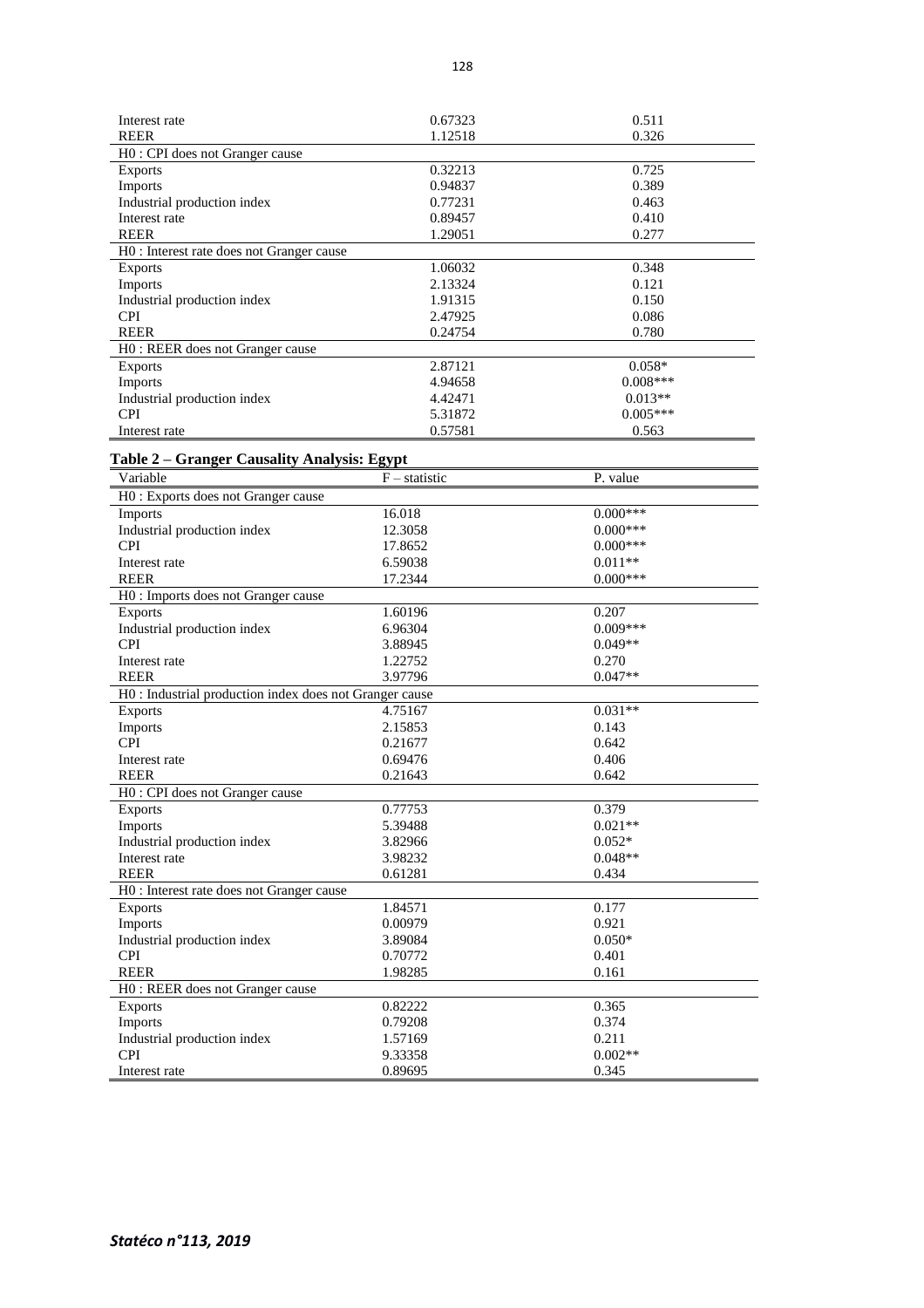|  | Table 3 – Granger Causality Analysis: Morocco |
|--|-----------------------------------------------|
|  |                                               |

| H0: Variable                                            | $F -$ statistic | P. value   |
|---------------------------------------------------------|-----------------|------------|
| Exports does not Granger cause                          |                 |            |
| <b>Imports</b>                                          | 5.16901         | $0.000***$ |
| Industrial production index                             | 0.84373         | 0.520      |
| <b>CPI</b>                                              | 2.13092         | $0.063*$   |
| Interest rate                                           | 0.27136         | 0.928      |
| <b>REER</b>                                             | 0.78661         | 0.560      |
| H0 : Imports does not Granger cause                     |                 |            |
| <b>Exports</b>                                          | 3.35970         | $0.006***$ |
| Industrial production index                             | 0.53765         | 0.747      |
| <b>CPI</b>                                              | 1.50424         | 0.190      |
| Interest rate                                           | 1.46701         | 0.202      |
| <b>REER</b>                                             | 1.93854         | $0.089*$   |
| H0 : Industrial production index does not Granger cause |                 |            |
| Exports                                                 | 6.55205         | $0.000***$ |
| Imports                                                 | 4.93882         | $0.000***$ |
| <b>CPI</b>                                              | 3.45252         | $0.005***$ |
| Interest rate                                           | 0.40684         | 0.843      |
| <b>REER</b>                                             | 2.19553         | $0.056*$   |
| H0 : CPI does not Granger cause                         |                 |            |
| Exports                                                 | 2.73727         | $0.020**$  |
| Imports                                                 | 2.36045         | $0.041**$  |
| Industrial production index                             | 0.39595         | 0.851      |
| Interest rate                                           | 1.11013         | 0.356      |
| <b>REER</b>                                             | 1.71026         | 0.133      |
| H0 : Interest rate does not Granger cause               |                 |            |
| Exports                                                 | 1.68251         | 0.140      |
| Imports                                                 | 1.26061         | 0.282      |
| Industrial production index                             | 1.00399         | 0.416      |
| <b>CPI</b>                                              | 1.74038         | 0.126      |
| <b>REER</b>                                             | 0.94876         | 0.450      |
| H0: REER does not Granger cause                         |                 |            |
| Exports                                                 | 1.69391         | 0.137      |
| Imports                                                 | 2.05756         | $0.072*$   |
| Industrial production index                             | 0.65227         | 0.660      |
| <b>CPI</b>                                              | 1.54075         | 0.178      |
| Interest rate                                           | 3.03121         | $0.011**$  |

## **Table 4 – Variance Decomposition Analysis: Tunisia**

| Period         | S.E.                                      | log Exports | log Imports | log Ind.index | $log$ CPI | Interest rate | log REER |  |  |  |
|----------------|-------------------------------------------|-------------|-------------|---------------|-----------|---------------|----------|--|--|--|
|                | Response: $(log)$ Exports $(2000 - 2017)$ |             |             |               |           |               |          |  |  |  |
|                | 0.080717                                  | 100,0000    | 0.000000    | 0.000000      | 0.000000  | 0.000000      | 0.000000 |  |  |  |
| $\overline{c}$ | 0.085217                                  | 98.66494    | 0.431652    | 0.006159      | 0.000796  | 0.129630      | 0.766823 |  |  |  |
| 3              | 0.095852                                  | 97.60253    | 0.349805    | 1.121578      | 0.004318  | 0.139234      | 0.782540 |  |  |  |
| 4              | 0.099700                                  | 96.58401    | 0.458501    | 1.684530      | 0.009962  | 0.203916      | 1.059081 |  |  |  |
| 5              | 0.104153                                  | 95.66501    | 0.426142    | 2.463936      | 0.016024  | 0.251472      | 1.177415 |  |  |  |
| 6              | 0.106854                                  | 94.83104    | 0.430196    | 3.017733      | 0.023491  | 0.334886      | 1.362658 |  |  |  |
|                | 0.109312                                  | 94.14719    | 0.413869    | 3.484249      | 0.031246  | 0.424571      | 1.498874 |  |  |  |
| 8              | 0.111121                                  | 93.55265    | 0.404036    | 3.816749      | 0.039765  | 0.537262      | 1.649535 |  |  |  |
| 9              | 0.112661                                  | 93.05262    | 0.393331    | 4.059863      | 0.048610  | 0.661006      | 1.784572 |  |  |  |
| 10             | 0.113893                                  | 92.61232    | 0.384914    | 4.224548      | 0.057910  | 0.799113      | 1.921194 |  |  |  |
|                | Response: $(log)$ Imports $(2000 - 2017)$ |             |             |               |           |               |          |  |  |  |
|                | 0.075418                                  | 36.76669    | 63.23331    | 0.000000      | 0.000000  | 0.000000      | 0.000000 |  |  |  |
| $\overline{c}$ | 0.080298                                  | 42.41163    | 55.88516    | 1.298320      | 0.130129  | 0.017341      | 0.257419 |  |  |  |
| 3              | 0.085107                                  | 47.12012    | 50.18182    | 1.994185      | 0.158459  | 0.255558      | 0.289849 |  |  |  |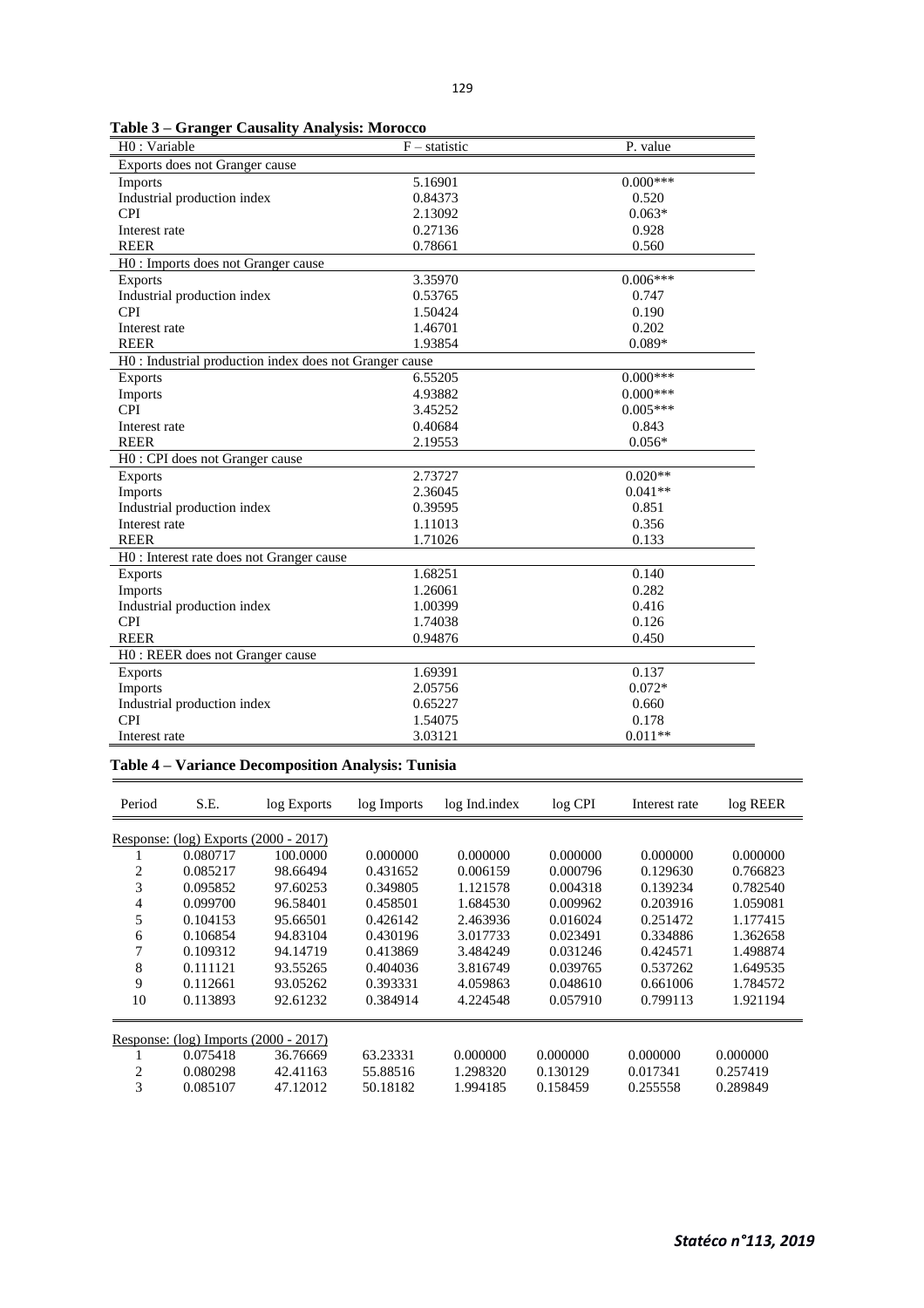| 4                        | 0.087702             | 49.58637                                 | 47.34575             | 2.142207             | 0.184051             | 0.468119             | 0.273503             |
|--------------------------|----------------------|------------------------------------------|----------------------|----------------------|----------------------|----------------------|----------------------|
| 5                        | 0.090147             | 51.46445                                 | 44.83079             | 2.558898             | 0.198788             | 0.683551             | 0.263522             |
| 6                        | 0.091950             | 52.58823                                 | 43.11257             | 2.918196             | 0.211648             | 0.909838             | 0.259512             |
| 7                        | 0.093520             | 53.46435                                 | 41.68476             | 3.243645             | 0.223082             | 1.128830             | 0.255339             |
|                          |                      |                                          |                      |                      |                      |                      |                      |
| 8                        | 0.094791             | 54.06913                                 | 40.58078             | 3.510035             | 0.234082             | 1.352340             | 0.253631             |
| 9                        | 0.095884             | 54.54145                                 | 39.66370             | 3.724200             | 0.244709             | 1.573738             | 0.252204             |
| 10                       | 0.096807             | 54.89408                                 | 38.91300             | 3.890797             | 0.255184             | 1.795200             | 0.251743             |
| Period                   | S.E.                 | log Exports                              | log Imports          | log Ind.index        | log CPI              | Interest rate        | log REER             |
|                          |                      | Response: (log) Exports (2000 - 2011 M7) |                      |                      |                      |                      |                      |
| 1                        | 0.083142             | 100.0000                                 | 0.000000             | 0.000000             | 0.000000             | 0.000000             | 0.000000             |
| $\overline{c}$           | 0.087821             | 95.63694                                 | 1.251399             | 0.638581             | 0.044058             | 0.009680             | 2.419342             |
|                          |                      |                                          |                      |                      |                      |                      |                      |
| 3                        | 0.092283             | 95.40651                                 | 1.136769             | 0.699751             | 0.092575             | 0.042929             | 2.621468             |
| 4                        | 0.093482             | 94.36100                                 | 1.387831             | 0.732285             | 0.104693             | 0.045592             | 3.368598             |
| 5                        | 0.094312             | 93.83555                                 | 1.363938             | 0.800370             | 0.107539             | 0.059764             | 3.832841             |
| 6                        | 0.094772             | 93.19636                                 | 1.369709             | 0.868148             | 0.107142             | 0.059387             | 4.399251             |
| 7                        | 0.095122             | 92.66102                                 | 1.359896             | 0.919082             | 0.106370             | 0.059290             | 4.894340             |
| 8                        | 0.095419             | 92.12908                                 | 1.351833             | 0.955966             | 0.105853             | 0.059031             | 5.398241             |
|                          |                      |                                          |                      |                      |                      |                      |                      |
| 9                        | 0.095688             | 91.63018                                 | 1.344326             | 0.982123             | 0.105697             | 0.058799             | 5.878870             |
| 10                       | 0.095944             | 91.14660                                 | 1.337312             | 1.000605             | 0.105910             | 0.058571             | 6.350998             |
|                          |                      | Response: (log) Imports (2000 - 2011 M7) |                      |                      |                      |                      |                      |
| 1                        | 0.078093             | 35.69829                                 | 64.30171             | 0.000000             | 0.000000             | 0.000000             | 0.000000             |
|                          |                      |                                          |                      |                      |                      |                      |                      |
| $\overline{c}$           | 0.085862             | 39.76223                                 | 53.33225             | 5.463796             | 0.173491             | 0.902674             | 0.365551             |
| 3                        | 0.088504             | 41.90863                                 | 50.43136             | 5.243157             | 0.438164             | 1.313300             | 0.665386             |
| $\overline{\mathcal{L}}$ | 0.089447             | 42.49919                                 | 49.52725             | 5.133360             | 0.647189             | 1.386408             | 0.806608             |
| 5                        | 0.090042             | 42.83145                                 | 48.87446             | 5.073224             | 0.803333             | 1.469543             | 0.947985             |
| 6                        | 0.090386             | 42.81329                                 | 48.50863             | 5.054113             | 0.933055             | 1.582929             | 1.107988             |
| 7                        | 0.090630             | 42.74793                                 | 48.24699             | 5.040548             | 1.044702             | 1.666744             | 1.253091             |
| 8                        | 0.090825             | 42.63535                                 | 48.04053             | 5.030959             | 1.143647             | 1.742748             | 1.406775             |
|                          |                      |                                          |                      |                      |                      |                      |                      |
| 9                        | 0.090992             | 42.51489                                 | 47.86531             | 5.022448             | 1.233992             | 1.803774             | 1.559590             |
| 10                       | 0.091142             | 42.39190                                 | 47.70863             | 5.014238             | 1.317470             | 1.852409             | 1.715349             |
| Period                   | S.E.                 | log Exports                              | log Imports          | log Ind.index        | log CPI              | Interest rate        | log REER             |
|                          |                      |                                          |                      |                      |                      |                      |                      |
|                          |                      | Response: (log) Exports (2011 M8 - 2017) |                      |                      |                      |                      |                      |
| 1                        | 0.066075             | 100.0000                                 | 0.000000             | 0.000000             | 0.000000             | 0.000000             | 0.000000             |
| $\overline{c}$           | 0.067350             | 96.67629                                 | 0.111018             | 1.344914             | 1.030983             | 0.718686             | 0.118113             |
| 3                        | 0.071737             | 93.60007                                 | 0.447745             | 4.018597             | 0.908837             | 0.918394             | 0.106358             |
| 4                        | 0.072405             | 92.22830                                 | 0.443669             | 4.893250             | 0.933398             | 1.396178             | 0.105204             |
| 5                        | 0.073758             | 91.58226                                 | 0.458256             | 5.356673             | 0.907211             | 1.593806             | 0.101791             |
|                          |                      |                                          |                      |                      |                      |                      |                      |
| 6                        | 0.074161             | 91.11411                                 | 0.469780             | 5.609976             | 0.926974             | 1.778398             | 0.100760             |
| 7                        | 0.074633             | 90.83259                                 | 0.490013             | 5.782490             | 0.923583             | 1.870772             | 0.100548             |
| $\,$ 8 $\,$              | 0.074850             | 90.62546                                 | 0.498160             | 5.898665             | 0.926657             | 1.949398             | 0.101658             |
| 9                        | 0.075043             | 90.49013                                 | 0.504982             | 5.978668             | 0.924905             | 1.998121             | 0.103194             |
| 10                       | 0.075155             | 90.39383                                 | 0.508798             | 6.031798             | 0.924405             | 2.035803             | 0.105363             |
|                          |                      |                                          |                      |                      |                      |                      |                      |
|                          |                      | Response: (log) Imports (2011 M8 - 2017) |                      |                      |                      |                      |                      |
|                          |                      |                                          |                      |                      |                      |                      |                      |
| 1                        | 0.067743             | 33.17066                                 | 66.82934             | 0.000000             | 0.000000             | 0.000000             | 0.000000             |
| $\overline{\mathbf{c}}$  | 0.069050             | 32.54352                                 | 65.42798             | 0.236389             | 0.147251             | 0.051482             | 1.593379             |
| 3                        | 0.070527             | 33.74560                                 | 62.81418             | 1.587123             | 0.145409             | 0.161385             | 1.546301             |
| $\overline{\mathcal{L}}$ |                      |                                          |                      | 2.405830             | 0.150851             | 0.277801             | 1.536413             |
|                          | 0.071033             | 33.70483                                 | 61.92427             |                      |                      |                      |                      |
|                          | 0.071620             | 34.26318                                 | 60.93912             | 2.763367             | 0.148717             | 0.356522             | 1.529089             |
| 5                        |                      |                                          |                      |                      |                      |                      |                      |
| 6                        | 0.071900             | 34.45707                                 | 60.47284             | 2.939720             | 0.151667             | 0.426823             | 1.551878             |
| 7                        | 0.072152             | 34.66159                                 | 60.06304             | 3.066240             | 0.151867             | 0.477517             | 1.579745             |
| $\,$ 8 $\,$              | 0.072313             | 34.75146                                 | 59.80378             | 3.154702             | 0.151764             | 0.521556             | 1.616742             |
| 9<br>10                  | 0.072450<br>0.072552 | 34.83252<br>34.87920                     | 59.58476<br>59.42160 | 3.217693<br>3.261011 | 0.151195<br>0.150854 | 0.556858<br>0.586844 | 1.656972<br>1.700493 |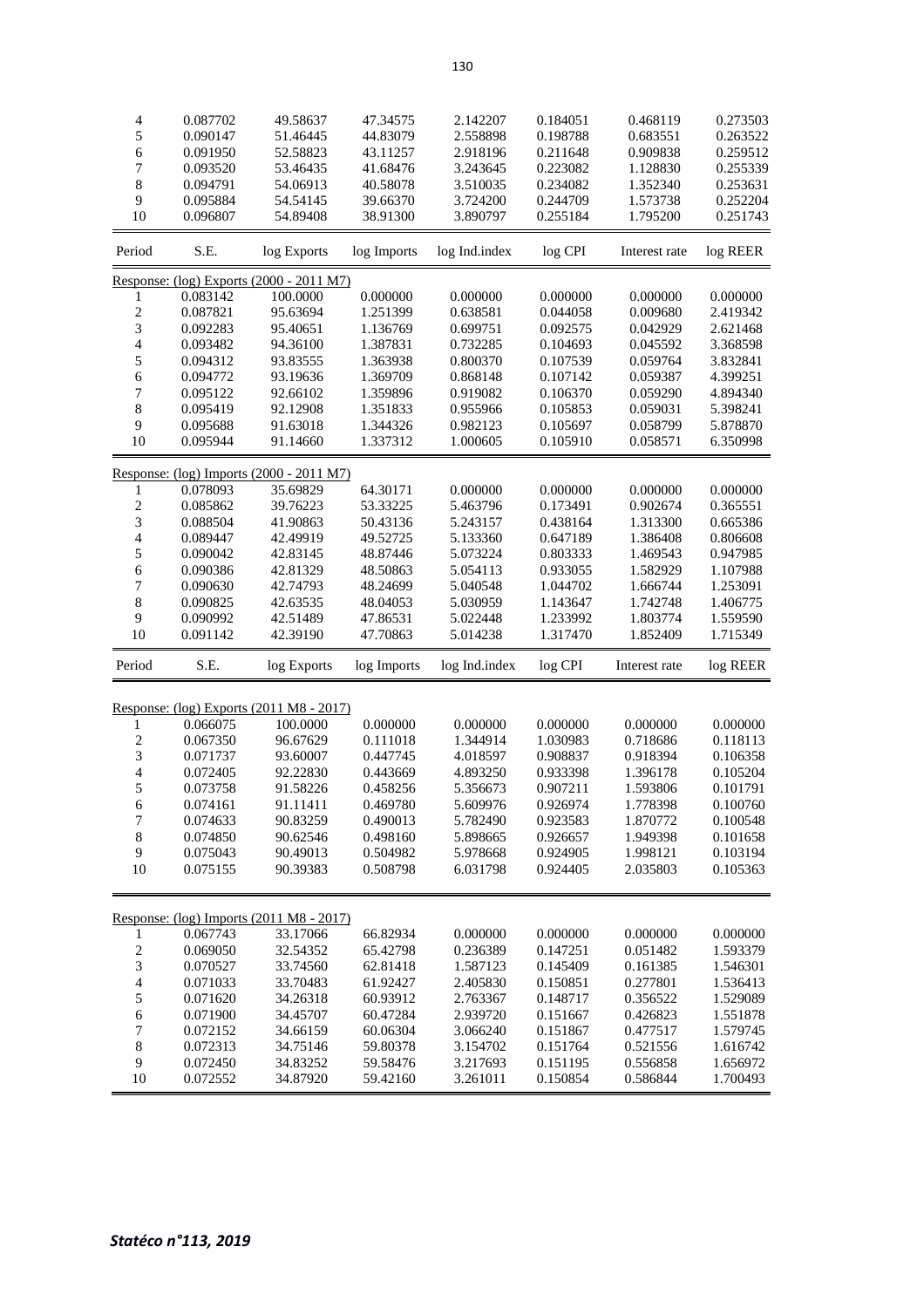| Period           | S.E.     | log Exports                                       | log Imports | log Ind.index | log CPI  | Interest rate | log REER |
|------------------|----------|---------------------------------------------------|-------------|---------------|----------|---------------|----------|
|                  |          | Response: (log) Exports (2007 - 2015 M9)          |             |               |          |               |          |
| 1                | 0.082379 | 100.0000                                          | 0.000000    | 0.000000      | 0.000000 | 0.000000      | 0.000000 |
| 2                | 0.089650 | 96.72644                                          | 1.258030    | 0.130420      | 5.77E-05 | 0.038311      | 1.846738 |
| 3                | 0.093232 | 91.83915                                          | 2.787693    | 0.468926      | 0.008675 | 0.050855      | 4.844699 |
| 4                | 0.096388 | 86.77343                                          | 4.084339    | 1.040944      | 0.049129 | 0.047584      | 8.004573 |
| 5                | 0.099494 | 81.96454                                          | 5.085563    | 1.857807      | 0.135634 | 0.059079      | 10.89738 |
|                  | 0.102621 | 77.48929                                          | 5.830246    | 2.917203      | 0.271954 | 0.101279      | 13.39003 |
| 6                |          |                                                   |             |               |          |               |          |
| 7                | 0.105799 | 73.33618                                          | 6.365060    | 4.203136      | 0.455439 | 0.175287      | 15.46490 |
| 8                | 0.109038 | 69.47946                                          | 6.729949    | 5.688825      | 0.680185 | 0.274332      | 17.14725 |
| 9                | 0.112344 | 65.89526                                          | 6.958229    | 7.340694      | 0.938975 | 0.389154      | 18.47769 |
| 10               | 0.115717 | 62.56354                                          | 7.077901    | 9.122142      | 1.224410 | 0.510936      | 19.50107 |
|                  |          | Response: (log) Imports (2007 - 2015 M9)          |             |               |          |               |          |
| 1                | 0.096299 | 12.02650                                          | 87.97350    | 0.000000      | 0.000000 | 0.000000      | 0.000000 |
| $\overline{c}$   | 0.109183 | 12.85678                                          | 85.72943    | 0.000973      | 0.372533 | 0.020745      | 1.019536 |
| 3                | 0.115048 | 13.07414                                          | 83.12778    | 0.017621      | 1.092248 | 0.022738      | 2.665476 |
| 4                | 0.119262 | 13.06688                                          | 80.36802    | 0.128451      | 2.028106 | 0.024969      | 4.383581 |
| 5                | 0.122969 | 12.99223                                          | 77.54491    | 0.409968      | 3.088280 | 0.054677      | 5.909933 |
| 6                | 0.126509 | 12.90698                                          | 74.68943    | 0.908989      | 4.212397 | 0.122374      | 7.159825 |
| 7                | 0.130005 | 12.82918                                          | 71.81790    | 1.641289      | 5.358452 | 0.224087      | 8.129086 |
| 8                | 0.133510 | 12.76241                                          | 68.94950    | 2.598442      | 6.495824 | 0.349029      | 8.844803 |
| 9                | 0.137048 | 12.70530                                          | 66.10771    | 3.755787      | 7.602075 | 0.485228      | 9.343900 |
| 10               |          |                                                   |             |               |          |               |          |
|                  | 0.140625 | 12.65536                                          | 63.31737    | 5.079403      | 8.661295 | 0.622403      | 9.664169 |
| Period           | S.E.     | log Exports                                       | log Imports | log Ind.index | log CPI  | Interest rate | log REER |
|                  |          | <u> Response: (log) Exports (2007 - 2011 M10)</u> |             |               |          |               |          |
| 1                | 0.077852 | 100.0000                                          | 0.000000    | 0.000000      | 0.000000 | 0.000000      | 0.000000 |
| $\boldsymbol{2}$ | 0.081667 | 93.18545                                          | 5.101402    | 0.000199      | 0.003909 | 1.623977      | 0.085064 |
| 3                | 0.083249 | 91.39044                                          | 5.307943    | 0.002538      | 0.060565 | 2.936592      | 0.301919 |
| 4                | 0.084371 | 89.81632                                          | 5.367145    | 0.005439      | 0.141375 | 4.001922      | 0.667802 |
| 5                | 0.085386 | 88.40047                                          | 5.415125    | 0.011477      | 0.233856 | 4.784478      | 1.154592 |
| 6                | 0.086383 | 87.05599                                          | 5.510927    | 0.025887      | 0.331289 | 5.349804      | 1.726102 |
| 7                | 0.087400 | 85.74406                                          | 5.661269    | 0.057077      | 0.431621 | 5.756418      | 2.349553 |
| 8                | 0.088451 | 84.44223                                          | 5.859042    | 0.115642      | 0.534380 | 6.048425      | 3.000281 |
| 9                | 0.089543 | 83.13745                                          | 6.092188    | 0.212880      | 0.639617 | 6.256371      | 3.661493 |
| 10               | 0.090682 | 81.82053                                          | 6.349042    | 0.359502      | 0.747463 | 6.400961      | 4.322502 |
|                  |          | Response: (log) Imports (2007 - 2011 M10)         |             |               |          |               |          |
| 1                | 0.097875 | 19.58863                                          | 80.41137    | 0.000000      | 0.000000 | 0.000000      | 0.000000 |
| 2                | 0.106940 | 25.50797                                          | 73.81066    | 0.091790      | 0.266054 | 0.322535      | 0.000996 |
| 3                | 0.109865 | 26.52814                                          | 71.57638    | 0.207336      | 0.650081 | 1.013416      | 0.024650 |
| 4                | 0.111650 | 26.92880                                          | 69.86623    | 0.318877      | 1.067697 | 1.722491      | 0.095907 |
| 5                | 0.113138 | 27.12970                                          | 68.40411    | 0.423132      | 1.468873 | 2.348500      | 0.225678 |
| 6                | 0.114544 | 27.27945                                          | 67.07002    | 0.526635      | 1.838217 | 2.872914      | 0.412759 |
| 7                | 0.115941 | 27.41617                                          | 65.81555    | 0.637212      | 2.173205 | 3.307298      | 0.650568 |
| 8                | 0.117358 | 27.54850                                          | 64.61420    | 0.762195      | 2.475983 | 3.667798      | 0.931327 |
| 9                | 0.118809 | 27.67587                                          | 63.44952    | 0.908189      | 2.749969 | 3.968456      | 1.247993 |
| 10               | 0.120302 | 27.79550                                          | 62.30990    | 1.081110      | 2.998608 | 4.220056      | 1.594823 |
| Period           | S.E.     | log Exports                                       | log Imports | log Ind.index | log CPI  | Interest rate | log REER |
|                  |          | Response: (log) Exports (2011 M11 - 2015 M9)      |             |               |          |               |          |
| 1                | 0.075373 | 100.0000                                          | 0.000000    | 0.000000      | 0.000000 | 0.000000      | 0.000000 |

**Table 5 – Variance Decomposition Analysis: Egypt**

j.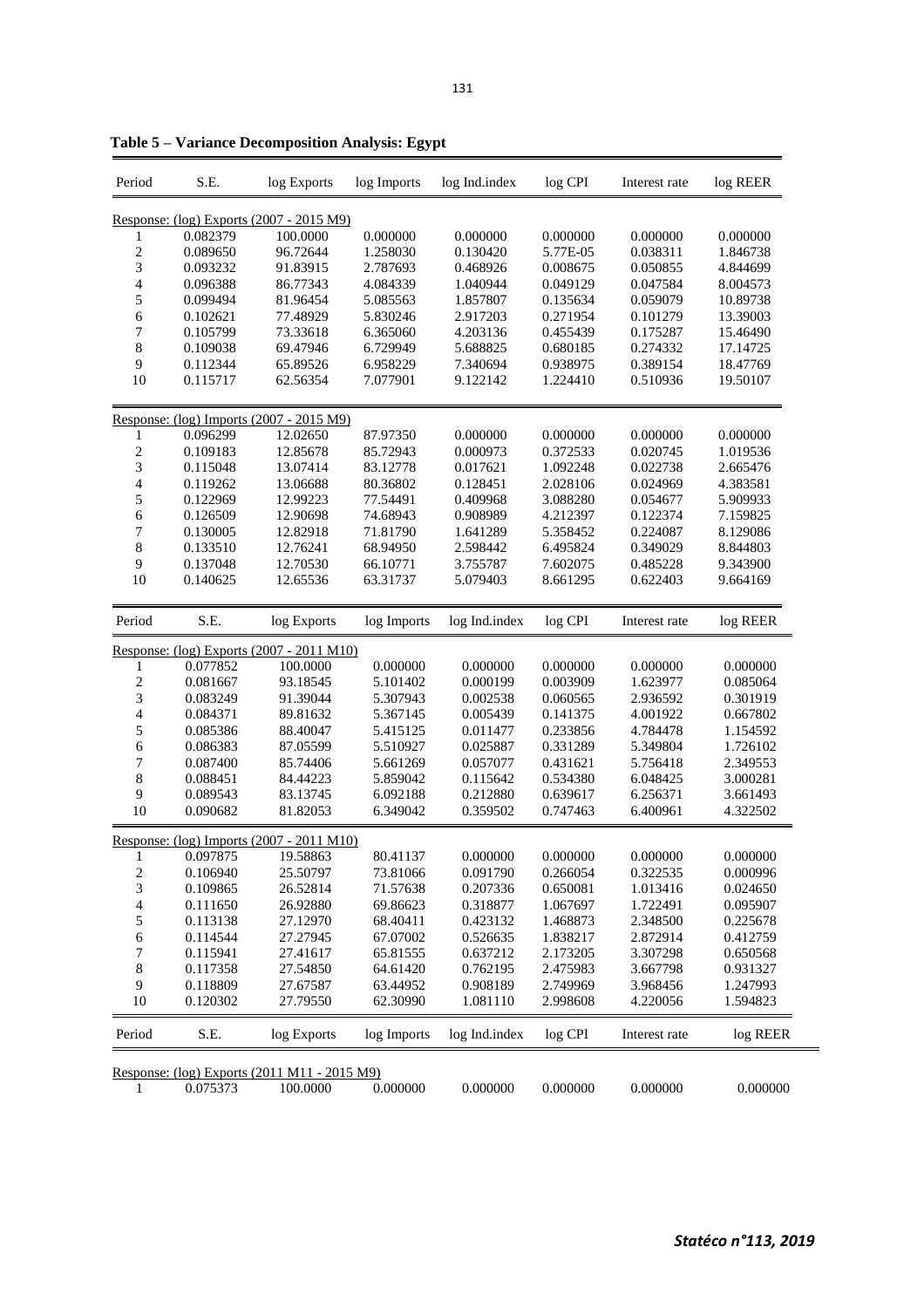| 2       | 0.080230                                    | 91.03749 | 0.211261 | 7.242099 | 0.056287 | 0.049552 | 1.403308 |
|---------|---------------------------------------------|----------|----------|----------|----------|----------|----------|
| 3       | 0.082564                                    | 87.67571 | 0.281888 | 9.679604 | 0.111973 | 0.062213 | 2.188615 |
| 4       | 0.083869                                    | 85.55226 | 0.524929 | 10.89923 | 0.185430 | 0.064867 | 2.773283 |
| 5       | 0.084666                                    | 84.16043 | 0.815223 | 11.51572 | 0.272789 | 0.063798 | 3.172042 |
| 6       | 0.085167                                    | 83.24989 | 1.055391 | 11.84191 | 0.368029 | 0.064250 | 3.420532 |
| 7       | 0.085478                                    | 82.67217 | 1.213305 | 12.02291 | 0.464772 | 0.068577 | 3.558269 |
| 8       | 0.085668                                    | 82.31729 | 1.296880 | 12.12867 | 0.557774 | 0.076554 | 3.622833 |
| 9       | 0.085784                                    | 82.10212 | 1.329805 | 12.19315 | 0.643429 | 0.086564 | 3.644931 |
| 10      | 0.085858                                    | 81.96718 | 1.336413 | 12.23311 | 0.719752 | 0.096751 | 3.646790 |
|         |                                             |          |          |          |          |          |          |
|         | Response: (log) Imports (2011 M11 - 2015 M9 |          |          |          |          |          |          |
|         | 0.094559                                    | 2.809200 | 97.19080 | 0.000000 | 0.000000 | 0.000000 | 0.000000 |
| 2       | 0.108558                                    | 2.516826 | 91.43490 | 2.293473 | 0.715017 | 0.475086 | 2.564703 |
| 3       | 0.115659                                    | 2.221946 | 88.09569 | 3.231120 | 1.705662 | 0.618581 | 4.126996 |
| 4       | 0.119783                                    | 2.071693 | 85.68781 | 3.920001 | 2.803744 | 0.612359 | 4.904394 |
| 5       | 0.122229                                    | 1.991888 | 83.87910 | 4.450141 | 3.918123 | 0.588097 | 5.172654 |
| 6       | 0.123738                                    | 1.956320 | 82.41842 | 4.864130 | 4.990800 | 0.587508 | 5.182826 |
|         | 0.124782                                    | 1.957376 | 81.16811 | 5.180572 | 5.977974 | 0.608900 | 5.107066 |
| 8       | 0.125648                                    | 1.994242 | 80.05423 | 5.412758 | 6.850344 | 0.638669 | 5.049759 |
| 9<br>10 | 0.126490                                    | 2.066646 | 79.03772 | 5.573891 | 7.594578 | 0.664978 | 5.062183 |

|  | Table 6 - Variance Decomposition Analysis: Morocco |  |  |  |  |
|--|----------------------------------------------------|--|--|--|--|
|--|----------------------------------------------------|--|--|--|--|

| Period                                | S.E.                                  | log Exports                              | log Imports | log Ind.index | log CPI  | Interest rate | log REER |
|---------------------------------------|---------------------------------------|------------------------------------------|-------------|---------------|----------|---------------|----------|
| Response: (log) Exports (2000 - 2017) |                                       |                                          |             |               |          |               |          |
| ı                                     | 0.069246                              | 100.0000                                 | 0.000000    | 0.000000      | 0.000000 | 0.000000      | 0.000000 |
| $\overline{c}$                        | 0.075707                              | 93.05817                                 | 3.522024    | 1.834194      | 0.428321 | 0.883201      | 0.274092 |
| 3                                     | 0.078988                              | 92.20437                                 | 3.262128    | 1.746891      | 0.556284 | 1.168596      | 1.061732 |
| $\overline{4}$                        | 0.081444                              | 88.87747                                 | 5.121713    | 2.029246      | 1.608202 | 1.250811      | 1.112561 |
| 5                                     | 0.082662                              | 87.96435                                 | 5.129327    | 2.047750      | 2.392082 | 1.214235      | 1.252258 |
| 6                                     | 0.083351                              | 86.60980                                 | 5.222954    | 2.696661      | 2.436093 | 1.713874      | 1.320622 |
| 7                                     | 0.084416                              | 84.57213                                 | 5.607077    | 2.644365      | 2.610532 | 2.311365      | 2.254531 |
| $\,8\,$                               | 0.085702                              | 82.30452                                 | 5.792772    | 2.828078      | 2.763657 | 2.648971      | 3.662000 |
| 9                                     | 0.087056                              | 80.00841                                 | 5.762689    | 2.844828      | 3.165034 | 3.110951      | 5.108090 |
| 10                                    | 0.088564                              | 77.45155                                 | 5.739426    | 3.026989      | 3.414655 | 3.933271      | 6.434113 |
|                                       | Response: (log) Imports (2000 - 2017) |                                          |             |               |          |               |          |
| 1                                     | 0.064129                              | 10.62546                                 | 89.37454    | 0.000000      | 0.000000 | 0.000000      | 0.000000 |
| $\overline{c}$                        | 0.067741                              | 13.09919                                 | 83.89020    | 1.375036      | 1.625162 | 0.006408      | 0.004004 |
| 3                                     | 0.070762                              | 14.51307                                 | 79.51483    | 2.737055      | 1.569035 | 0.489000      | 1.177015 |
| $\overline{4}$                        | 0.075792                              | 14.78842                                 | 78.86930    | 2.549997      | 1.764799 | 0.899008      | 1.128474 |
| 5                                     | 0.077530                              | 14.24478                                 | 76.18032    | 3.745448      | 3.589890 | 1.083890      | 1.155670 |
| 6                                     | 0.079545                              | 13.53418                                 | 76.41335    | 4.164931      | 3.710066 | 1.079295      | 1.098178 |
| 7                                     | 0.081362                              | 12.95581                                 | 76.16084    | 4.952245      | 3.597597 | 1.044942      | 1.288568 |
| $\,$ 8 $\,$                           | 0.082358                              | 13.05465                                 | 75.21021    | 5.648879      | 3.535939 | 1.020003      | 1.530312 |
| 9                                     | 0.083751                              | 12.91123                                 | 74.19394    | 6.001184      | 3.776649 | 1.102711      | 2.014285 |
| 10                                    | 0.085116                              | 12.88906                                 | 72.86039    | 6.599298      | 3.805710 | 1.136902      | 2.708648 |
| Period                                | S.E.                                  | log Exports                              | log Imports | log Ind.index | log CPI  | Interest rate | log REER |
|                                       |                                       | Response: (log) Exports (2000 - 2012 M2) |             |               |          |               |          |
| 1                                     | 0.075006                              | 100.0000                                 | 0.000000    | 0.000000      | 0.000000 | 0.000000      | 0.000000 |
| 2                                     | 0.080657                              | 93.17253                                 | 3.992219    | 0.600582      | 1.144077 | 0.214558      | 0.876030 |
| 3                                     | 0.084982                              | 89.17512                                 | 4.383926    | 0.764307      | 1.403747 | 2.028291      | 2.244605 |
| $\overline{4}$                        | 0.087211                              | 85.78371                                 | 5.404015    | 0.728925      | 3.310358 | 1.974611      | 2.798383 |
| 5                                     | 0.089744                              | 82.59997                                 | 5.152289    | 0.988044      | 5.165816 | 2.193538      | 3.900339 |
| 6                                     | 0.090423                              | 81.53325                                 | 5.084476    | 1.003859      | 5.668563 | 2.180273      | 4.529583 |
| 7                                     | 0.092331                              | 78.20767                                 | 4.939677    | 2.028865      | 5.467459 | 2.243553      | 7.112771 |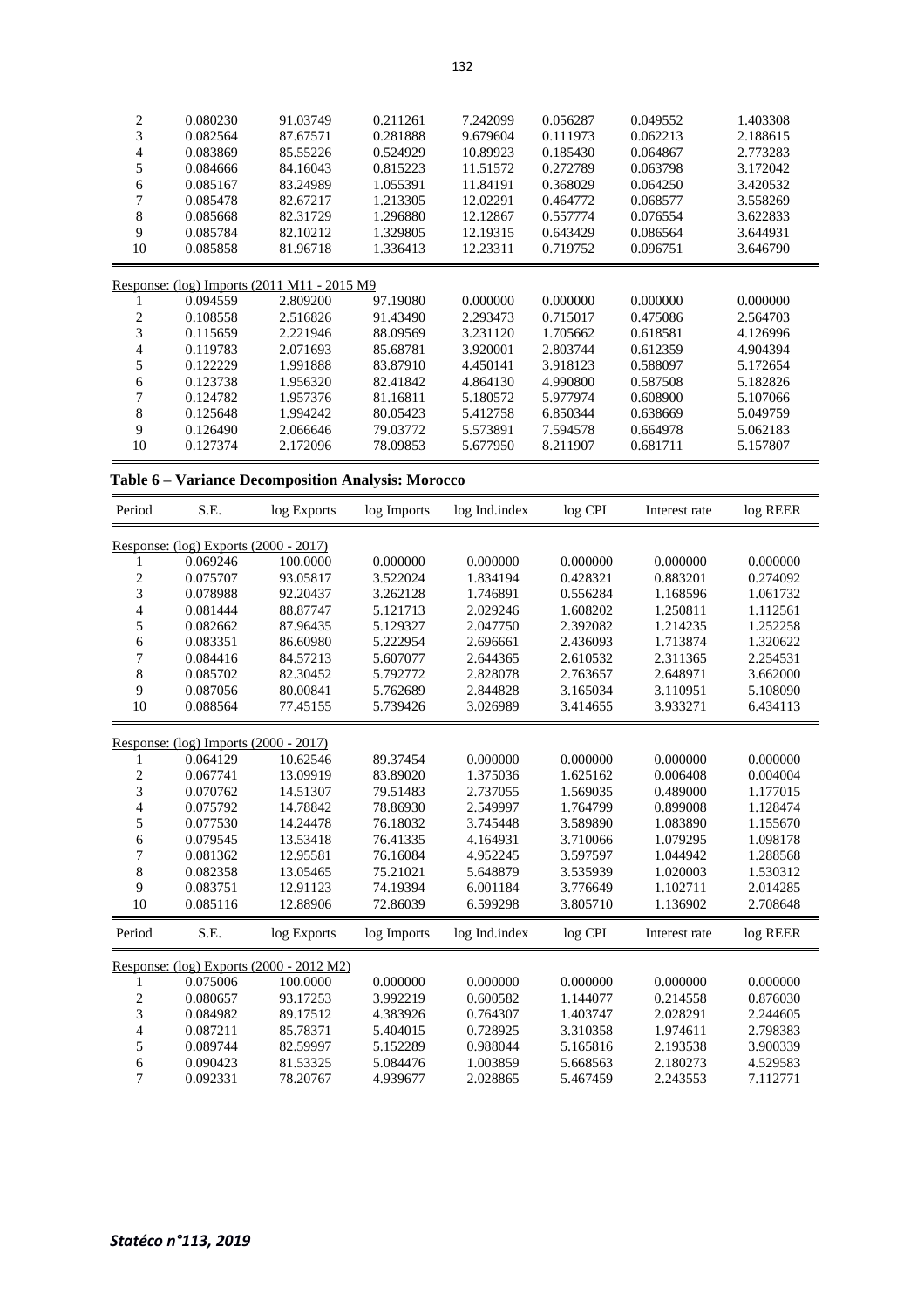| 8<br>9<br>10             | 0.093616<br>0.094635 | 76.07659<br>74.45017<br>72.80911         | 4.987859<br>4.882277 | 2.063940<br>2.169882 | 5.326045<br>5.342768 | 2.244971<br>2.293387 | 9.300595<br>10.86152 |
|--------------------------|----------------------|------------------------------------------|----------------------|----------------------|----------------------|----------------------|----------------------|
|                          | 0.095714             |                                          | 4.772893             | 2.134066             | 5.286039             | 2.759400             | 12.23850             |
|                          |                      | Response: (log) Imports (2000 - 2012 M2) |                      |                      |                      |                      |                      |
| 1                        | 0.067909             | 13.44545                                 | 86.55455             | 0.000000             | 0.000000             | 0.000000             | 0.000000             |
| $\sqrt{2}$               | 0.070660             | 15.10832                                 | 82.52898             | 0.213131             | 1.732572             | 0.405898             | 0.011096             |
| $\overline{3}$           | 0.073146             | 15.57842                                 | 78.51925             | 0.808184             | 1.770559             | 0.434892             | 2.888697             |
| $\overline{4}$           | 0.077802             | 15.76721                                 | 76.53818             | 2.639480             | 1.901929             | 0.592486             | 2.560717             |
| 5                        | 0.079959             | 15.08607                                 | 72.58791             | 2.650054             | 5.317770             | 1.684610             | 2.673577             |
| 6                        | 0.081313             | 14.61873                                 | 72.51184             | 2.571335             | 5.764081             | 1.879886             | 2.654128             |
| 7                        | 0.082732             | 14.28327                                 | 72.36997             | 2.487622             | 5.586012             | 1.959870             | 3.313258             |
| 8                        | 0.083187             | 14.14493                                 | 72.07487             | 2.463062             | 5.539827             | 2.041814             | 3.735492             |
| 9                        | 0.083843             | 13.93507                                 | 71.61128             | 2.425881             | 5.777820             | 2.094332             | 4.155616             |
| 10                       | 0.084575             | 13.71275                                 | 70.95814             | 2.529295             | 5.704500             | 2.111480             | 4.983833             |
| Period                   | S.E.                 | log Exports                              | log Imports          | log Ind.index        | log CPI              | Interest rate        | log REER             |
|                          |                      | Response: (log) Exports (2012 M3 - 2017) |                      |                      |                      |                      |                      |
| 1                        | 0.043256             | 100.0000                                 | 0.000000             | 0.000000             | 0.000000             | 0.000000             | 0.000000             |
| $\overline{c}$           | 0.051639             | 71.83034                                 | 1.865236             | 13.02976             | 0.032761             | 12.92930             | 0.312600             |
| 3                        | 0.057627             | 57.68110                                 | 6.437505             | 12.25547             | 0.056953             | 23.25766             | 0.311305             |
| $\overline{\mathcal{L}}$ | 0.064853             | 45.65391                                 | 13.10945             | 10.65924             | 0.546729             | 28.55827             | 1.472401             |
| 5                        | 0.067889             | 41.66112                                 | 16.28360             | 10.02676             | 0.849744             | 28.57588             | 2.602908             |
| 6                        | 0.069553             | 40.47805                                 | 16.54018             | 9.717889             | 0.873032             | 29.90321             | 2.487639             |
| 7                        | 0.069778             | 40.24747                                 | 16.57289             | 9.978674             | 0.883979             | 29.80269             | 2.514290             |
| 8                        | 0.069952             | 40.23951                                 | 16.54320             | 9.970399             | 0.893033             | 29.75551             | 2.598345             |
| 9                        | 0.070192             | 39.97571                                 | 16.96712             | 9.965253             | 0.905279             | 29.56300             | 2.623648             |
| 10                       | 0.070582             | 39.55089                                 | 17.14772             | 9.877400             | 0.923503             | 29.48681             | 3.013672             |
|                          |                      | Response: (log) Imports (2012 M3 - 2017) |                      |                      |                      |                      |                      |
| 1                        | 0.062014             | 1.647739                                 | 98.35226             | 0.000000             | 0.000000             | 0.000000             | 0.000000             |
| $\overline{c}$           | 0.064476             | 2.616702                                 | 92.53362             | 0.066806             | 0.175226             | 1.730915             | 2.876727             |
| 3                        | 0.068177             | 2.701848                                 | 83.77651             | 0.696032             | 0.509073             | 8.987635             | 3.328898             |
| $\overline{4}$           | 0.072794             | 2.517380                                 | 83.81027             | 0.811498             | 1.972605             | 7.952387             | 2.935859             |
| 5                        | 0.073340             | 2.592332                                 | 82.65850             | 0.905465             | 2.018842             | 8.928254             | 2.896608             |
| 6                        | 0.075051             | 2.484056                                 | 81.71877             | 0.865689             | 1.927831             | 8.935927             | 4.067725             |
| $\overline{7}$           | 0.076698             | 3.204305                                 | 79.41017             | 1.322866             | 3.221637             | 8.762285             | 4.078739             |
| 8                        | 0.077091             | 3.286139                                 | 78.61469             | 1.585936             | 3.706332             | 8.687772             | 4.119136             |
| 9                        | 0.077457             | 3.259091                                 | 78.28300             | 1.691196             | 3.710527             | 8.975627             | 4.080558             |
| 10                       | 0.077765             | 3.251989                                 | 77.78518             | 1.696086             | 4.050828             | 9.075749             | 4.140167             |



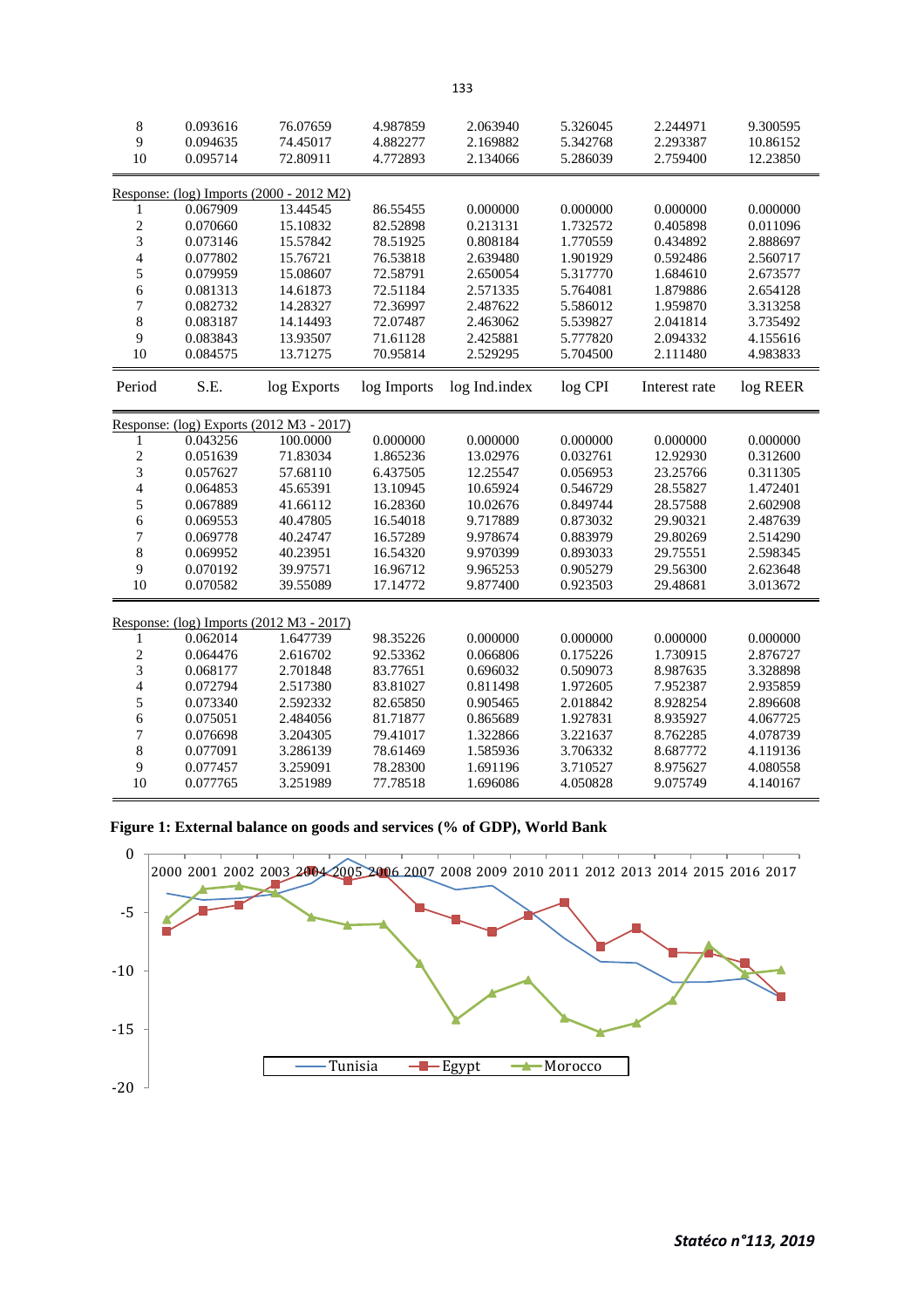

#### **Figure 2: IRFs, Tunisia**

Response to Cholesky One S.D. Innovations ± 2 S.E.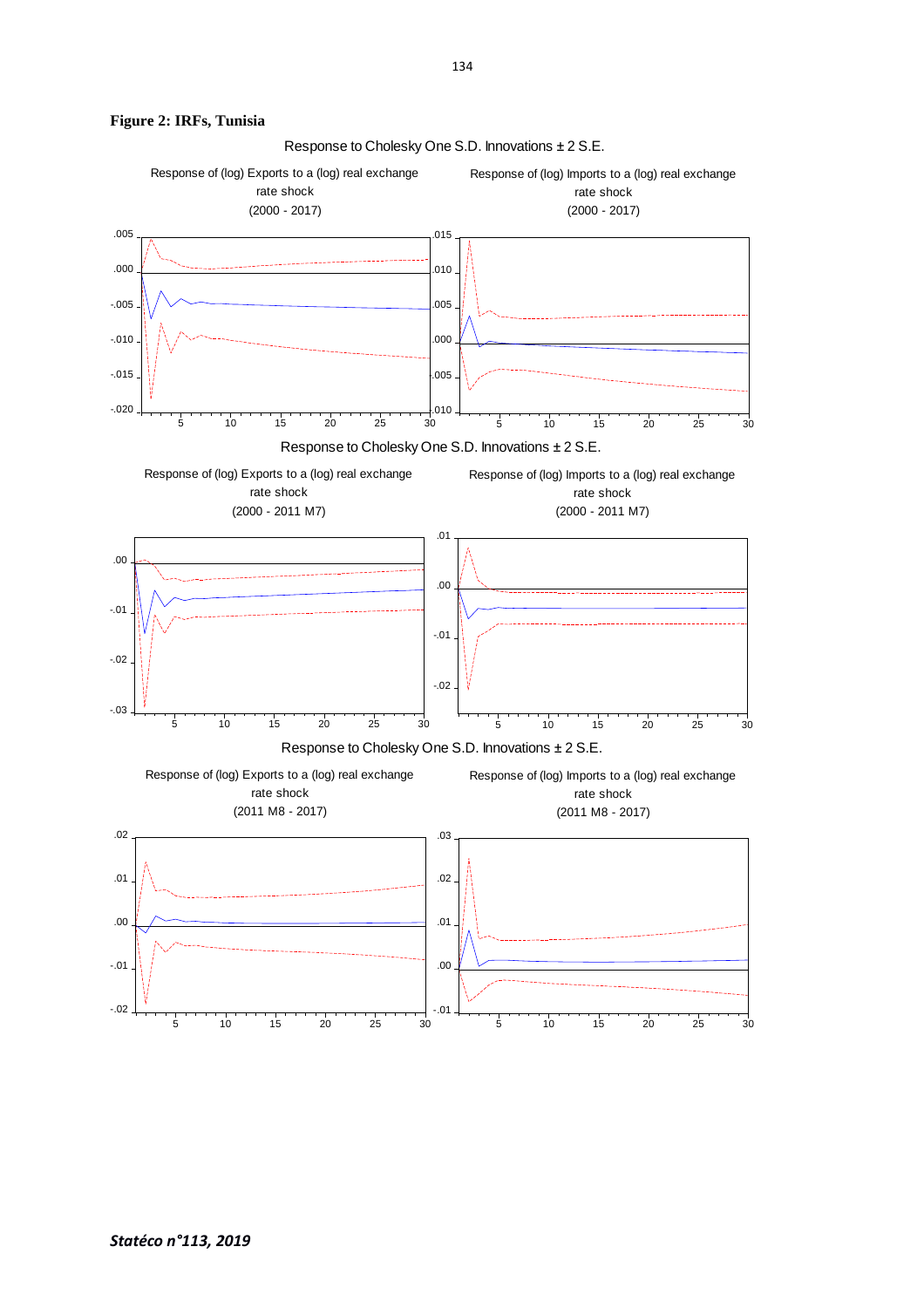